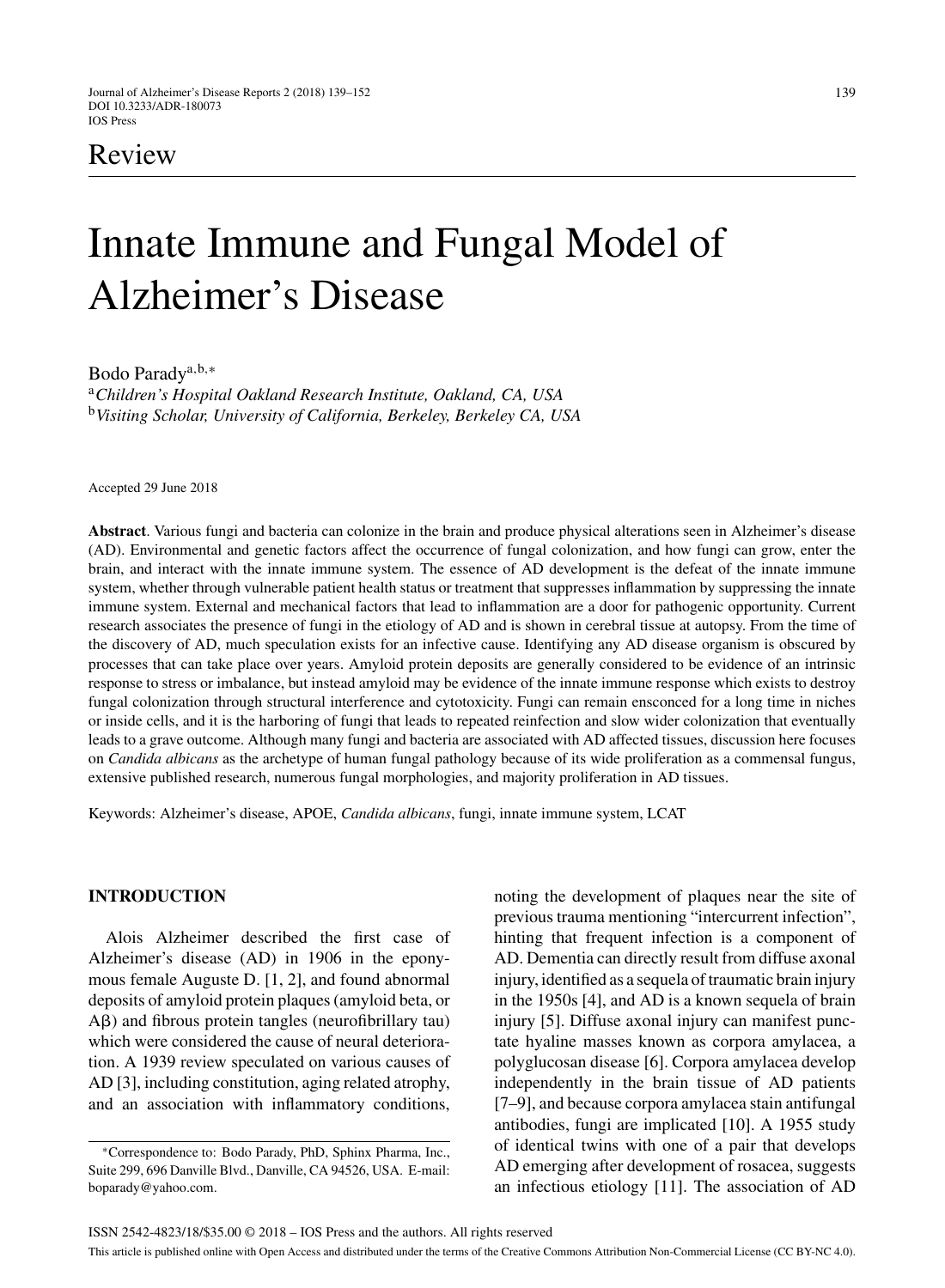with infectious processes is now a current topic [12]. There are genetic associations of frequency and age of onset of AD, which is associated with physical, gradual damage to the brain leading to memory loss and slower thought processes, and ultimately death [13]. AD incidence increases exponentially with age with the highest rates in North America and Europe and increases most for patients in their 60s and 70s [14].

The fungal model refers to the 2014 Carrasco et al. fungal etiology based on AD autopsies which exhibit fungi only in affected neural tissue [10, 15–18] and evidence that fungal infection is etiological for AD was updated by Carrasco et al. [19]. Fungal genera found in AD associated tissues identified by modern sequencing methods include yeasts, filamentous fungi, and saprophytes appropriate to infections and allergic reactions in humans [20]: Alternaria, Botrytis, Candida, Cladosporium, Fusarium, and Malassezia. Candida (the most widespread) antibodies tested positive in 89.6% of AD patient serum compared to 8.8% for controls [17]. Recently many bacteria have been found in AD brain tissue [21, 22], of which some are associated with mucosal *C. albicans* biofilms: Burkholderia and Pseudomonas [23]; Firmicutes (dentures [24]); *Staphylococcus epidermidis* [25]; *Stenotrophomonas maltophilia* [26].

# *A*β *hypothesis for Alzheimer's disease*

Amyloid peptide accumulation is associated with a number of diseases, affecting various organs. George Glenner postulated that A $\beta$ , with A $\beta$ <sub>42</sub> associated with AD, is a cause of AD [27]. AD causation is controversial, and Selkoe and Hardy [28] offer the hypothesis that genetic mutations near the  $A\beta$ section of amyloid- $\beta$  protein precursor (A $\beta$ PP) are associated with rapid onset of AD and increasing A $\beta$  deposits in memory and cognitive centers. Conversely, a mutation that reduces  $A\beta PP$  is viewed as protective of neural decline [29].

The pathological changes in AD are associated with neurofibrillary tangles, neuropil threads, and hyperphosphorylated tau [30]. The developing view is that the histological evidence of  $A\beta$  and hyperphosphorylated tau deposits may not represent a cause but may be the effect of developing AD [31]. There is a poor relationship between the manifest progression of AD which do not correspond to the histological evidence of lesion formation of amyloid plaques [32].

Amyloid deposition is associated with fungal disease and can begin with the deposition of serum amyloid P (SAP) onto *C. albicans* cells [33, 34], or other Candida species [35]. Peptide binding characteristic of *C. albicans* produces adhesive affinity colonization [36, 37] and is characteristic of all invasive morphologies of *C. albicans*: yeasts, hyphae, and pseudohyphae [33]. Surface amyloids expressed by *C. albicans* during infection induce binding by SAP which blocks the inflammatory response and adhere to SAP with fungal colony expansion stretching human cell surface proteins which copiously extrude amyloids [33]. No evidence exists that the presence of SAP increases the risk and development of AD, but as AD develops, SAP levels drop in the cerebrospinal fluid (CSF), perhaps because SAP adherence to fungal cells removes SAP from the CSF and plasma [38].

That the upregulation of  $A\beta PP$  following traumatic brain injury is protective indicates that the processes associated with  $\text{A}\beta$  are not entirely pathogenic [32]. The pathological deposition of  $A\beta$  after administration of sevoflurane anesthetic [39] offers a window into pathogenesis. Sevoflurane is associated with intestinal reperfusion injury and loss of intestinal mucosal barrier function [40]. Loss of intestinal barrier function leads to the opportunity for persorption of bacteria and fungi into the circulatory system [41] and thus ability to colonize in the neural cells of the brain. The innate immune response in the brain generates  $\text{A}\beta$  which inhibits the growth of *C. albicans* [42, 43]. Animal models in mice and worms along with cell cultures validate that  $A\beta$  inhibits the growth bacteria and fungi [44]. Conversely, treatments for AD are often aimed at reducing the deposits of  $\overrightarrow{AB}$  in the brain [45, 46]. Interfering with the innate immune response to reduce the inflammatory response often aggravates the infection producing inflammation (e.g., use of corticosteroids to relieve inflammation in infections [47, 48]), and reduction of  $A\beta$  (an inflammatory agent) in clinical trials has resulted in aggravation of AD [49, 50].

#### *Tau phosphorylation*

Tau phosphorylation (hyperphosphorylation) of proteins and the resultant degeneration (tauopathy) through the formation of tangles was early historical physical evidence of AD [51]. Tyrosine phosphorylation corresponds to tau aggregation or tangling [52]. Although hyperphosphorylated tau tangles have a pathological appearance, neuronal cells can survive more than 20 years with extensive tangles [53], and tau filamentation is neuroprotective [54].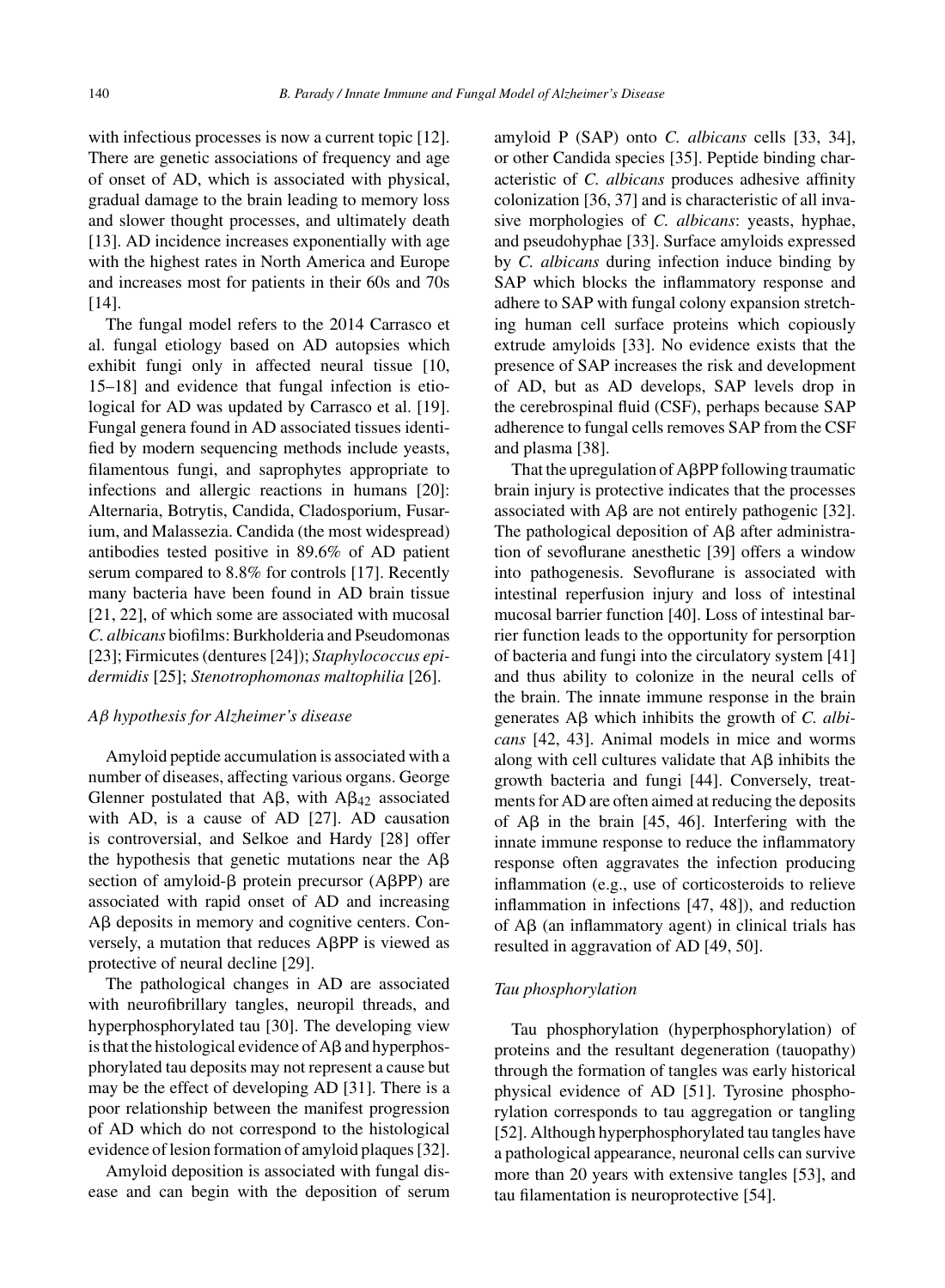#### *Cholinergic model of memory dysfunction*

Loss of cognition is due to loss of central nervous system function where the hypothetical key is the disruption of the cholinergic neurotransmitter system, the "cholinergic hypothesis" [55]. In animal studies, changes in choline and acetylcholine are associated with behavior. The growth of *C. albicans* varies with the availability of choline, because choline reduces the need to synthesize PC which is energetically favorable over synthesis via the salvage pathway [56, 57]. Because the brain intracellular space has about 6 times the concentration of choline than blood plasma and 10 times that of the CSF [58], invagination into brain cells becomes the preferred environment for *C. albicans*.

# **FUNGI AND RELATION TO ALZHEIMER'S DISEASE**

*C. albicans*, the most prolific and morphologically diverse fungal species in humans, was described by Hippocrates as thrush, a formation of white plaques inside the mouth [59] and was isolated by Bennett in 1844 in the sputum of tuberculosis patients, and by Zenker in 1861 from a brain infection in a debilitated patient having spread from thrush lesions [60]. Zenker's report was interpreted as referring to *Cryptococcus neoformans* [61] often confused with *C. albicans*. When carried in the bloodstream as yeasts from the intestines, *C. albicans* the most common commensal fungus can readily infect various organs, and can colonize inside both resident cells and immune cells (macrophages) as endomycosomes or phagosomes [15]. Other pathogenic fungi can affect hosts similarly, including *Cryptococcus gattii* [62], *Aspergillus spp.* [63], and molds [64]. Carrasco et al. first published postmortem evidence that fungi cause AD in 2014 [15].

*C. albicans* may be partially symbiotic because of the genes for the glyoxylate cycle and gluconeogenesis which are suppressed by glucose concentrations found *in vivo* [65], but when *C. albicans* is phagocytosed by macrophages and neutrophils, these paths become expressed. The glyoxylate cycle produces glucose from fatty acids and glucose is needed in large quantities to enable *C. albicans* growth [66]. These fatty acids can be cytotoxic or suppressive to microbes; a mechanism in *C. albicans* that converts fatty acids to glucose, which is key to the virulence of *C. albicans* [67], could also be of biological

advantage in human starvation, taking stored fats and converting them to glucose.

#### *Candida albicans morphologies*

The virulence of *C. albicans* is aided by its interchange between four morphologies [68]. *C. albicans* can appear as a 2 to 8 micron unicellular yeast (blastoconidia) that can grow in a colony, and when they bud can lengthen into chains with constrictions (pseudohyphae). Germ tubes appear from single cells and extend to the first constriction, perhaps form hyphae which are important for invasion and pathogenesis. *C. albicans* blastoconidia are less hydrophobic than germ tubes [69] making germ tubes resistant to phagocytosis by macrophages and monocytes, and makes *C. albicans* more virulent [70].

Giant blastoconidia, an unusual form of *C. albicans*, called chlamydoconidia (8 to 12 microns in diameter), result from inflammatory responses and are found in cardiac, kidney, cartilage, or bronchial vegetations [71]; application of antifungals may induce their formation. Chlamydoconidia are important because they have been confused with *Cryptococcus neoformans* [72, 73].

#### *Virulence*

Primary virulence factors of *C. albicans* are: conversion of yeast-like cells to hyphae [74], lytic secretions (aspartyl proteases [75], lipases, and phosphatases) and cell surface proteins [76] which enable adhesive penetration, persorption, or phagocytosis [77]. To enable the commensal *C. albicans* to invade requires overwhelming either impaired or normal innate immunity or the means to block innate immunity [78] such as aspartyl proteases which block the complement system increasing virulence [79]. In oral thrush, *C. albicans* invades endothelial epithelial cells by both endocytosis and penetration [80]. Virulence in the intestines is by proteolytic penetration which aspartyl protease inhibitor pepstatin blocks [81]. *C. albicans* prevents removal by the immune system by maintaining low levels of colonization (commensal) which avoids activating the MAPK alarm pathway [82]. As the fungal burden increases, the ensuing hyphal development activates cytokines that recruit macrophages and neutrophils. As the immune response clears the fungal burden, the colony falls below the virulent state returning to the commensal state [83].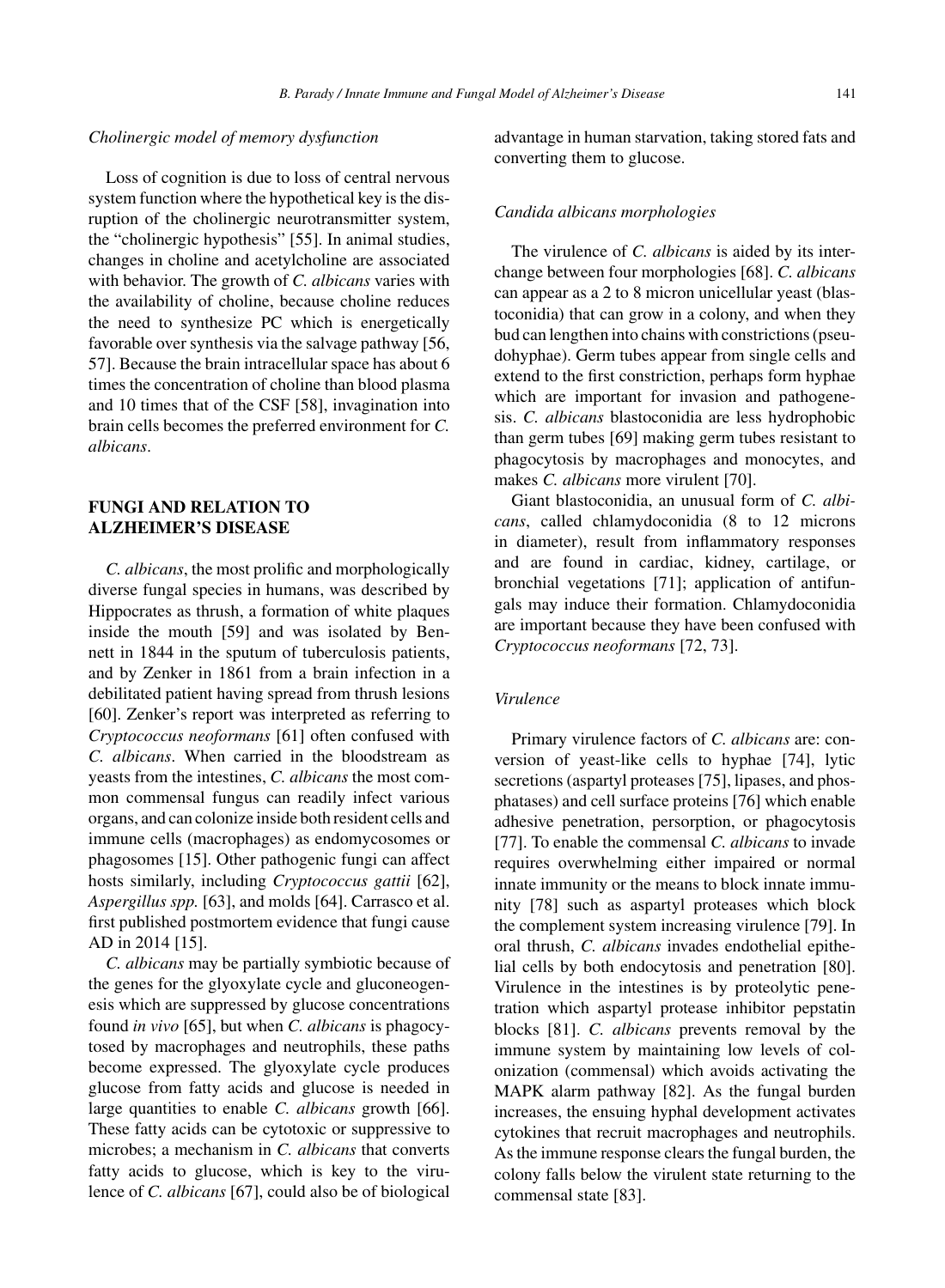# *Yeast to hyphal transition*

The yeast to hyphal transition is associated with the virulence of *C. albicans* because of the invasion of epithelial cells by hyphae and pseudohyphae. A *C. albicans* cytolytic protein, "Candidalysin", invades the epithelium, kills cells, and blunts the immune response [84]. *C. albicans* adapts to the environment inside macrophages by making the yeast to hyphal transition, a defense against pyroptosis: The macrophage cell death mechanism that attacks pathogens with immune responses to block replication [85]. Macrophages phagocytose *C. albicans* as part of the immune response, inducing *C. albicans* to alter its metabolism in response the environment, and to develop hyphae, which in turn induces macrophage pyroptosis thereby enabling*C. albicans*to escape [86, 87] and to induce massive killing of macrophages after this first phase, a non-pyroptotic macrophage death.

In AD, the hazard is the immune evasion of *Candida spp.* (*C. spp.*) by hiding inside endothelial cells [88] whereby a victim cell is induced to extend a pseudopod to endocytose the fungal cell. Binding to the endothelium was demonstrated for germ tubes and buds inside the cells, forming pseudohyphae without any changes to the morphology of the endothelial cells [89]. In acidic conditions, *C. albicans* can raise pH from 4 to over 7 within 12 hours, which results in self-induction of the yeast to hyphal transition [90]. In the case of glucose deprivation, the pathway to raise pH is the general degradation and proteolysis of proteins to produce ammonia [91], a base for which *C. albicans* has a more powerful reaction to acidity than other fungi. Excessive ammonia is found in the CSF and blood of AD patients [92] which produces pathologies during glucose deprivation such as metabolic dementia [93].

# *Growth in saliva and glucose*

Low submandibular saliva flow is associated with moderate to advanced AD [94] and may be the result of deterioration of the nerves serving the submandibular salivary glands, possibly associated with *C. albicans* infection. Conversely, dementia's effect on executive function results in poor hygiene [95] may increase *C. albicans* growth. *C. albicans* does not normally grow in saliva, but its growth can be stimulated by higher levels of dietary glucose or serum glucose as found in diabetes patients [96]. Normally bacteria break down glucose in saliva, but antibiotics that kill the bacteria, or glucocorticosteroids, can stimulate the growth of *C. albicans* [97].

#### *C. albicans lipases*

The lipolytic enzymes of *C. albicans* provide fatty acids and glycerol as a food and energy source [98] and create an advantage for maintaining growth in the intestine and skin, and enabling acidification which contributes to virulence and tissue damage. The action of *C. albicans* lipases [99] produce lipid droplets in macrophages becoming foam cells hepatocytes becoming, and thereby induce cytotoxicity [100]. The effect of *C. albicans* lipase on the liver (the initial defensive organ against invasion from the gut and circulation by taking up the fungal cells) can induce nonalcoholic steatohepatitis, and under stress, causes liver damage [101]. The development of hepatic encephalitis associated dementia and the onset of AD should be examined as parallel, not separate, disorders.

# *Calcineurin*

Calcineurin is a Ca2+ serine/threonine protein phosphatase activated by calmodulin that regulates processes in eukaryotes ranging from yeasts to humans [102]. *C. albicans* expresses calcineurin which is essential to virulence [103] and, in yeasts, it regulates cell cycle progress, the action of polarization in growth, and Na+ and Cl- ions and pH. Calcineurin in the human brain has a regulatory function similar to that of yeasts and is associated with the pathologies of dementia [104]. Levels of calcineurin increase greatly as one ages or suffers from injury or infection, and high levels of calcineurin are found in the astrocytes of the hippocampus in a mouse model for AD, and in human AD patients [105].

Application of calcineurin inhibitors (cyclosporine and tacrolimus) to a murine model of AD was protective, perhaps even slowing or reversing the progression of AD [106]. A study of kidney transplants with fungal involvement showed a decreased probability of AD, likely due to the chronic administration of calcineurin inhibitors (tacrolimus and cyclosporine) used to limit and control tissue rejection [107]. Tacrolimus is recognized as an antifungal [108] suggesting a connection because kidneys and brains are receptacles of fungi [109].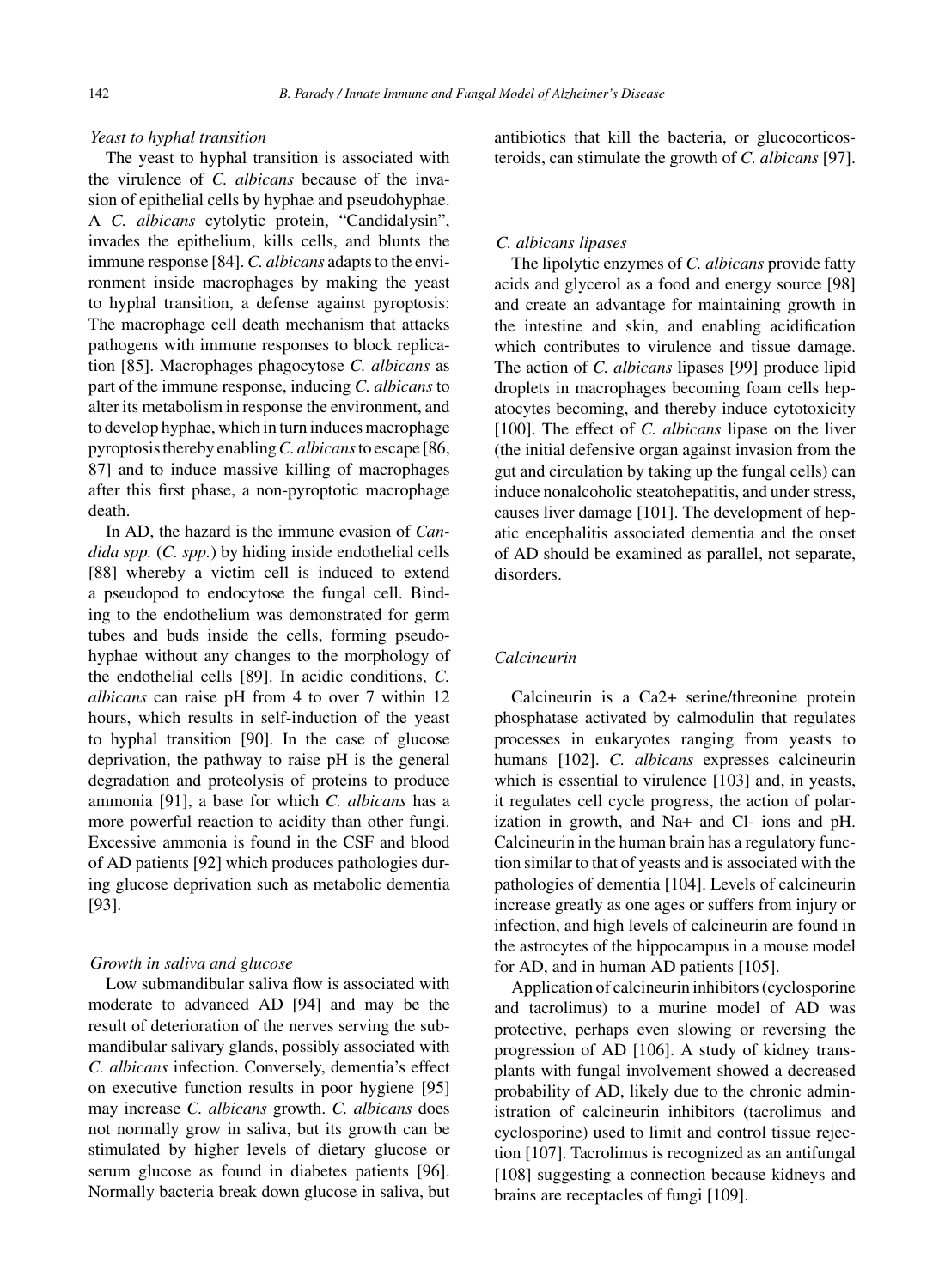# *Tyrosine phosphorylation*

In the bloodstream, *C. albicans* induces endocytosis by stimulating tyrosine phosphorylation endothelial proteins of 80 and 82 kDa [110], and thus hyperphosphorylation may be evidence of invasion and induction by *C. albicans,* and is independent of A $\beta$  deposition which has been suggested as dependent on introduction and formation of  $\text{A}\beta$  [111]. Belanger et al. show that the tyrosine kinase inhibitors genistein and tyrophostin 47 reduced phosphorylation as *C. albicans* endocytoses.

# *Fungal markers associated with AD*

Chitins, chitinase, fungal proteins, and fungal antibodies may be excellent biomarkers of AD if fungi are etiological. Chitinase appears in humans in response to allergens (many of which contain fungi) and fungal pathogens. Since there are no external sources for chitinase in the CSF, the presence of chitinase signals fungal infection [112]. Chitin-like polysaccharides are an integral component of the amyloid plaques and amyloid angiopathy of AD [113], as demonstrated by colocalized calcofluor staining of AD plaques, chitinase treatment, and subsequent fluorescence decrease indicating that plaques contain fungal cells or detritus. Subsequently, more accurate immuno-staining was used to identify chitins, and two fungal proteins, enolase and  $\beta$ -tubulin in the brain tissue of AD patients [18].

# *Chitotriosidase*

Elevated levels of chitotriosidase, a human chitinase enzyme, are a marker for AD and cerebrovascular dementia [114] and are associated with the deposition of  $A\beta$  without observation of fungal infection. Chitotriosidase is produced by activated macrophages associated with ischemic cardiovascular disease (CVD) and AD. Detection of chitinase activity in the CSF with an accuracy of 86% is a superior AD marker than A $\beta$  or tau both at 78% [112], where  $\mathbf{A}\mathbf{\beta}$  is likely an immune response to a *C. albicans* infection [115]. YKL-40 (chitinase-3 like protein 1) is a superior marker for AD [116]. Radiolabeled detection of chitin using 123I-chitinase functioned well as a radioligand for detection of fungal infections in mice [117]. In a neonate study of chitotriosidase produced by phagocytes in response to bacterial and fungal infections, there is a population of 6% that cannot express chitotriosidase for which one would expect a lowered ability to fight

chitin containing pathogens [118], and note the high 50% level of false negative fungal cultures.

#### *Beta glucans*

Beta glucans are  $\beta$ -D-glucose polysaccharides found in plant, bacteria, and fungi/yeast cell walls, and are a marker for infection which can temper the immune response facilitating fungal survival [119]. Disseminated fungal infections seen in AD patients are associated with the widespread observation of beta glucans which are seen in serum along with antibodies for yeast and fungi species [17, 112, 120]. Finding the fungal  $(1, 3)$ - $\beta$ -glucan becomes evidence for disseminated infection, and when it is found in the CSF, it is a marker for CNS fungal infection [121, 122].

# **IMMUNE SYSTEM**

The primary cells responsible for the removal and destruction of *C. albicans* cells are the neutrophils and macrophages. Neutrophils are found to execute the effect of TNF- $\alpha$  in the course of systemic candidiasis [123], and according to the ARTEMIS survey various *C. spp.* are found [124]. A review of neutrophil and macrophage activity finds that neutrophils kills *C. albicans* intracellularly and extracellularly, and blocks germ tube formation [125]; in fungal carbohydrate starvation, the glyoxylate cycle and the nitric oxide (NO) stress response are upregulated only when neutrophils phagocytose the fungus, while the oxidative stress response (superoxide dismutase or glutathione reductase) is active intracellularly and extracellularly [126].

# *Nasopharyngeal defense*

Nasal mucosal secretions are the first defense against microbial intrusion with various proteins and lipids. The most hydrophobic lipids are generally more anti-microbial, in particular cholesteryl linoleate, and cholesteryl arachidonate [127]. These non-polar lipids are most effective against bacteria, but because *C. albicans* biofilms are combinations with bacteria, often MRSA, inhibition of bacteria effects diminution of biofilms, and thus an indirect reduction in overall *C. albicans* colonization [128–130]. There have been several cases of various fungal infections, mostly mucormycoses associated with diabetes, where hyphae have travelled through the neural cells to the brain [131, 132]. Invagination of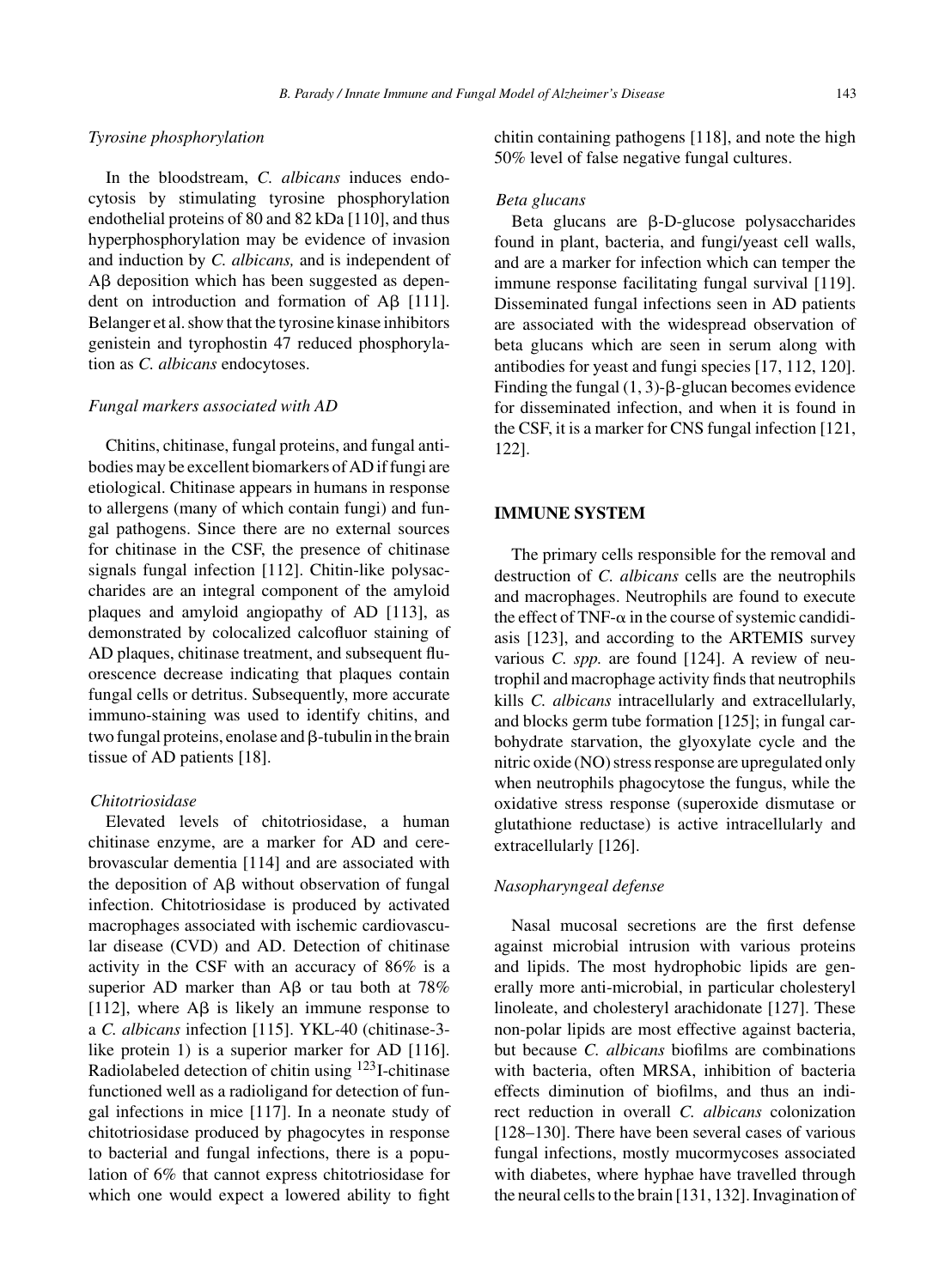the blood vessel walls are directly involved in mycotic aneurysms [133].

#### *Dose related cerebral mycosis*

A 1978 survey showed *C. albicans* to be the predominant cerebral mycosis [134] and corrected the mistaken diagnosis of *Cryptococcus spp.* infection reported in previous surveys. The authors warned that *C. albicans* in large numbers from any site "portends infection of the central nervous system." Systemic *C. albicans* infections are associated with immunocompromised patients, but high doses of *C. albicans* can establish infection in immunocompetent subjects. One experiment administering  $10^{12}$  cfus of *C. albicans* orally (comparable to the intestinal fungal colonization of patients treated with broad-spectrum antibiotics) on a healthy volunteer resulted in systemic fungemia caused by persorption of *C. albicans* cells across the intestinal wall [41].

### *Role of A*β *as an antifungal*

Formation of  $A\beta$  is likely a direct innate immune response to *C. albicans* because  $\text{A}\beta$  is most specifically antimicrobial for *C. albicans* among organisms tested [115], and thus protects against infection in the brain; this action is directly contrary to efforts to  $reduce A\beta$  and thereby reduce  $AD$  damage. In addition, Aβ reduces *E. coli* growth by 200 times *in vitro*, along with general antibacterial effects [135]. Reduction of  $\overrightarrow{AB}$  in AD patients appears to have the effect of stimulating pro-inflammatory effects would then marshal a general immune response [115]. Large clinical trials of A $\beta$  immunization in order to reduce A $\beta$ found a significant increase in encephalitis in those immunized [136], and similarly, infection increased in those treated to reduce  $A\beta$  [137]. A summary noted that  $\text{A}\beta$  formed plaques to trap pathogens and block invasion [138]. Membrane destabilization is another anti-pathogenic mechanism for  $A\beta$  [139].

#### *C. albicans antigens and arteritis*

*C. albicans* antigens have been shown to induce arteritis [140], and giant cell arteritis is associated with cerebral amyloid deposits in the arteries [141] which suggests a connection between the development of AD and active *C. albicans* inflammation. In a study of candidemia in mice, a *C. albicans* water soluble beta glucan-mannoprotein complex exhibited significant cytotoxicity and injured the vascular endothelium through inflammatory response increasing production of IFN- $\alpha$ , IL-6, and IL-10, and myeloperoxidase [142]. Together this accounts for arteritis and the resulting inflammation which would be aggravated by platelet aggregation and adhesion [143]. Note that glucan-mannoprotein complexes are a significant component in beer and ale [144].

#### *Immune evasion*

The ability of *C. albicans* to reside in endomycosomes [15] may be the result of biological selective pressure to survive identification and avoid destruction by the immune system. When host cells engulf *C. albicans* through phagocytosis, *C. albicans* alters its transcription toward starvation response with gluconeogenic growth, fatty acid beta oxidation (which consumes naturally anti-pathogenic short chain FFAs, free fatty acids), and reduction of ribosomal translation [145]. The immune system destroys pathogens by creating reactive oxygen species and free radicals (including • O2−, •OH, ClO•, and NO•) inside macrophage phagosomes, where *C. albicans* produces a catalase and six superoxide dismutases to neutralize reactive oxygen species and free radicals [146] and inhibit production of NO [147].

## *Cholesterol esterification, LCAT*

LCAT (lecithin-cholesterol acyltransferase) is a glycoprotein enzyme responsible for esterifying cholesterol and is bound to high-density lipoproteins (HDL) or low-density lipoproteins (LDL). LCAT esterifies free cholesterol in the plasma, removes a fatty acid from the 2 glycerol position in phosphatidylcholine, and combines them. In doing this, LCAT changes the composition and conformation of HDL from compact, dense spheroid, or floppy discoid shapes, known variously as HDL3 and pre-beta, to a larger spheroid alpha shape that is able to contain the large and very hydrophobic cholesteryl ester in its core [148]. HDL slows progression of CVD by inhibiting cytokine induced expression of adhesion molecules that attach leukocytes to the endothelium [149] increasing adhesion to *C. albicans*. ApoE deficient mice producing depleted lipoproteins and increased VLDL show increased susceptibility to candidiasis because of increased virulence and reproduction due to uptake of plasma lipids as a growth medium [150].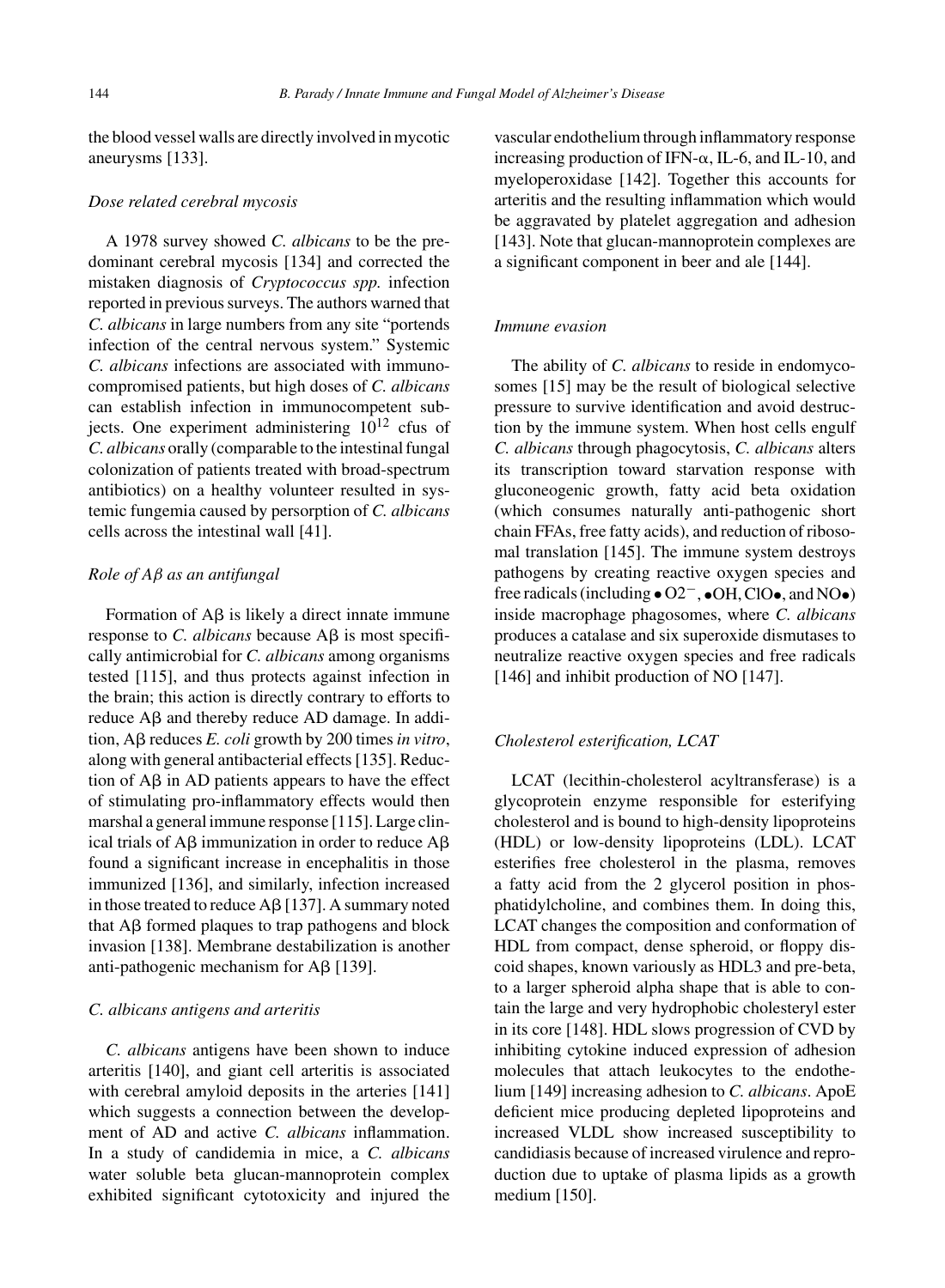## *LCAT and the immune system*

Poorly functioning LCAT is correlated to a compromised immune system because LCAT esterifies cholesterol to antimicrobial fatty acids and transports the hydrophobic resultant into HDL. LCAT deficiency was found to reduce the ability of HDL to remove lipopolysaccharides (LPS) and aggravate LPS induced inflammation [151]. LCAT deficient HDL showed reduced levels of ApoA-I and ApoA-II and was primarily composed of ApoE. Additionally, reducing LCAT levels increased the number of monocytes in circulation after an LPS insult. The combined effect of poor removal of LPS, and the increase in monocytes produced a more severe inflammation. LCAT deficiency led to massive candidiasis in the upper respiratory system and mouth in a transplant patient with familial LCAT deficiency [152]. Inflammatory and anti-inflammatory responses can be contradictory, and one study on cholesteryl arachidonate/linoleate showed that they may induce inflammation [153].

FFAs inhibit microbes, and DHA and EPA kill many different cells [154]. The effect of LCPUFAs (long chain polyunsaturated fatty acids) is to destabilize lipid rafts in the following relative strength: "stearic acid < oleic acid < EPA  $\leq$ DHA". The toxicity of triglycerides to monocyte-macrophages increases with increasing desaturation [155]:

# **"Triolean = trilinolein <trilinolenin <triarachidonin <tri-EPA = tri-DHA"**

For the cholesterol esters, the order is: **"cholesteryl** linolenate  $\widetilde{\phantom{a}} \leq \phantom{a}$  cholesteryl oleate <cholesteryl **linoleate <cholesteryl arachidonate <cholesteryl EPA = cholesteryl DHA"**

FFAs are toxic both to microbes and macrophages, and both compete to lipolyze triglycerides and cholesterol esters leaving free cholesterol. To survive, the macrophage must efflux the excess cholesterol, i.e., "HDL function" [156], in human macrophages [157].

Transporting lipids, especially LCPUFAs, to the site of inflammation/infection is important in infections, as they are active [158] against numerous pathogens, including *Streptococcus mutans* and *C. albicans* [159]. DHA facilitates lysozyme incorporation into the membrane of *Pseudomonas aeruginosa* bacteria, common in lung infections, which allows influx of more DHA, leading to bacterial cell death [160]. Many medium chain FFAs are antimicrobial against *C. albicans* [161], and more potent are short chain FFAs of which capric acid was applied as an antifungal [162].

*C. albicans* may enter into the cranial cavity through the nasopharyngeal nerve complex and then into the olfactory bulb, a region implicated in the early development of AD and dementia [163]. Oropharyngeal mucous contain the antimicrobial cholesteryl arachidonate, transported by HDL with other antipathogenic fatty acids fluids [127]. Arachidonic acid (AA) released by  $cPLA2\alpha$  has a demonstrated role in protecting the lung from *C. albicans* infection [164]. Since the brain is one of the largest stores of AA [165, 166], expect its availability to play a role in host defense against invasion by *C. albicans*. In the AD brain, there is an observable decrease in AA, EPA, and 22:4 [167]. Comparing the decrease in AA to the observation that *C. albicans* induces release of AA [54] suggests the conversion of AA to various oxidized metabolites that can affect *C. albicans* viability [168].

#### *LCAT and ApoE*

The biochemical relationship between ApoE and AD is significant because of the linked roles of LCAT and ApoE, both in the formation of HDL types and in the transportation of cholesterol, triglycerides, and cholesteryl esters. Coupling *LCAT* knockout mice with LDL receptor (*LDLr*) knockout and *APOE* knockout, there is a notable reduction in HDL, an increase in LDL, and an increase in the saturation of cholesteryl esters in LDL [169] which resulted in significantly more cholesterol deposited in the aorta. A study of disseminated candidiasis in ApoE deficient mice [150] found increased mortality for ApoE deficiency, elevated lipids, and elevated apolipoproteins. Given that omega 3 fatty acids (which are antimicrobial) in the 2 position in phosphatidylcholine are preferentially esterified by LCAT, deficiency results in saturated lipids (and proteins) as food sources for Candida and an impaired immune response due to increasing saturation of FFAs.

The combined effects of LCAT and ApoE deficiency reduce the macrophage cholesterol efflux capacity of HDL and are a predictor of atherosclerotic CVD [170], and for AD the  $APOE$ - $\varepsilon$ 4 alleles are associated with degraded cholesterol efflux from macrophages. Similar to LCAT knockout, there is an increase in CVD for  $APOE - \varepsilon/4 \varepsilon/4$  macrophages because of impaired efflux capacity [171]. Because excess cholesterol is considered toxic to macrophages and CNS astrocytes, sufficient cholesterol efflux will avoid loss of immune function. ApoE2 HDL exhibits delayed clearance because it interferes with the LDL receptor site and effluxes cholesterol more efficiently,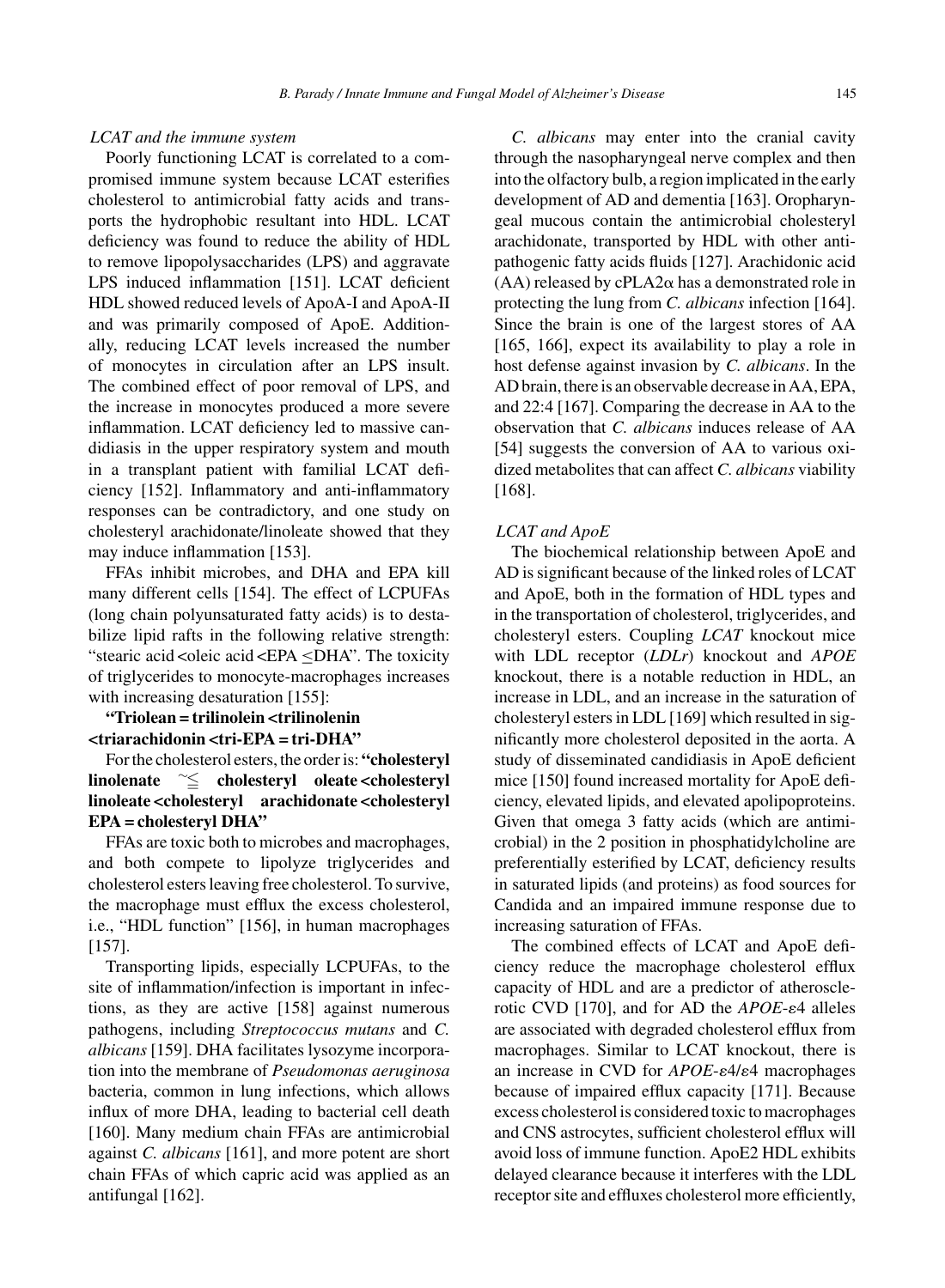and ApoE4 has the highest cellular reuptake of cholesterol [172].

#### *LCAT: AD and Down's syndrome*

AD and Down's syndrome (DS) share similar characteristics, because after age 40, DS patients can develop aspects of AD [173]: amyloid deposition, deterioration of cognition, and reduction of the cholesterol esterification rate as serum cholesterol increases. Reduction of the fractional LCAT cholesterol esterification rate was the only difference observed in DS subjects [174]. DYRK1A kinase is overexpressed in DS due to trisomy 21 and activates STAT3 which affects LCAT expression and decreases LCAT activity because of activation a tyrosine phosphatase, SHP2 [175]. Similarly, for AD patients with dementia, LCAT esterification is also limited [176], and is perhaps due to the binding of  $A\beta$  to HDL which inhibits LCAT [177].

#### **SUMMARY**

In the fungal model of AD, defeat of the innate immune system allows colonization of neural cells with fungi.  $\text{A}\beta$  is a natural antifungal and targeting its inhibition should be questioned, PUFAs and short chain FFAs inhibit infection, ApoE and LCAT function are interrelated, ingesting high levels of soluble beta glucans and chitin can interfere with fungal immunity, and untreated mycoses are problematic. Superior markers for AD are chitins and chitinase. Severe head injuries resulting in diffuse axonal injury, can result in fungal corpora amylacea that increase the risk of AD.

Like a trojan horse, fungi defeat the innate immune system by hiding inside neural cells as endomycosomes. To control fungal and pathogenic infections in the brain, humans likely evolved an immune system that was just sufficient to attain reproductive age. Primitive man survived by sequestering fungi in neural cells instead of letting fungi reproduce and destroy the host. Sequestration was the only means to control fungal growth in a horrible diet that persorbed prodigious pathogens into human circulation and thence to the brain. Only now with improved diet and health these slower long-term debilities such as AD become manifest.

#### **ACKNOWLEDGMENTS**

The author thanks Prof. Bruce Ames for encouragement, Dr. Trudy Forte for her review of lipoproteins, and Luis Carrasco Llamas for offering updated research findings.

#### **CONFLICT OF INTEREST**

The author has no conflict of interest to report.

#### **REFERENCES**

- [1] Alzheimer A (1907) Über eine eigenartige Erkrankung der Hirnrinde. *Allg Z Psychiatr Psychiatr Gerichtl Med* **64**, 146-148.
- [2] Dahm R (2006) Alzheimer's discovery. *Curr Biol* **16**, R906-910.
- [3] McMenemey WH (1940) Alzheimer's disease: A report of six cases. *J Neurol Psychiatry* **3**, 211-240.
- [4] Strich SJ (1956) Diffuse degeneration of the cerebral white matter in severe dementia following head injury. *J Neurol Neurosurg Psychiatry* **19**, 163-185.
- [5] Lye TC, Shores EA (2000) Traumatic brain injury as a risk factor for Alzheimer's disease: A review. *Neuropsychol Rev* **10**, 115-129.
- [6] Cavanagh J (1999) Corpora-amylacea and the family of polyglucosan diseases. *Brain Res Rev* **29**, 265-295.
- [7] Mrak RE, Griffin ST, Graham DI (1997) Aging-associated changes in human brain. *J Neuropathol Exp Neurol* **56**, 1269-1275.
- [8] Keller JN (2006) Age-related neuropathology, cognitive decline, and Alzheimer's disease. *Ageing Res Rev* **5**, 1-13.
- [9] Schipper HM, Bennett DA, Liberman A, Bienias JL, Schneider JA, Kelly J, Arvanitakis Z (2006) Glial heme oxygenase-1 expression in Alzheimer disease and mild cognitive impairment. *Neurobiol Aging* **27**, 252-261.
- [10] Pisa D, Alonso R, Rabano A, Carrasco L (2016) Corpora amylacea of brain tissue from neurodegenerative diseases are stained with specific antifungal antibodies. *Front Neurosci* **10**, 86.
- [11] Davidson EA, Robertson EE (1955) Alzheimer's disease with acne rosacea in one of identical twins. *J Neurol Neurosurg Psychiatry* **18**, 72-77.
- [12] Mawanda F, Wallace R (2013) Can infections cause Alzheimer's disease? *Epidemiol Rev* **35**, 161-180.
- [13] Beydoun MA, Beydoun HA, Gamaldo AA, Teel A, Zonderman AB, Wang Y (2014) Epidemiologic studies of modifiable factors associated with cognition and dementia: Systematic review and meta-analysis. *BMC Public Health* **14**, 643.
- [14] Reitz C, Mayeux R (2014) Alzheimer disease: Epidemiology, diagnostic criteria, risk factors and biomarkers. *Biochem Pharmacol* **88**, 640-651.
- [15] Pisa D, Alonso R, Rabano A, Rodal I, Carrasco L (2015) Different brain regions are infected with fungi in Alzheimer's disease. *Sci Rep* **5**, 15015.
- [16] Pisa D, Alonso R, Juarranz A, Rabano A, Carrasco L (2015) Direct visualization of fungal infection in brains from patients with Alzheimer's disease. *J Alzheimers Dis* **43**, 613-624.
- [17] Alonso R, Pisa D, Rabano A, Carrasco L (2014) Alzheimer's disease and disseminated mycoses. *Eur J Clin Microbiol Infect Dis* **33**, 1125-1132.
- [18] Pisa D, Alonso R, Rabano A, Horst MN, Carrasco L (2016) Fungal enolase, beta-tubulin, and chitin are detected in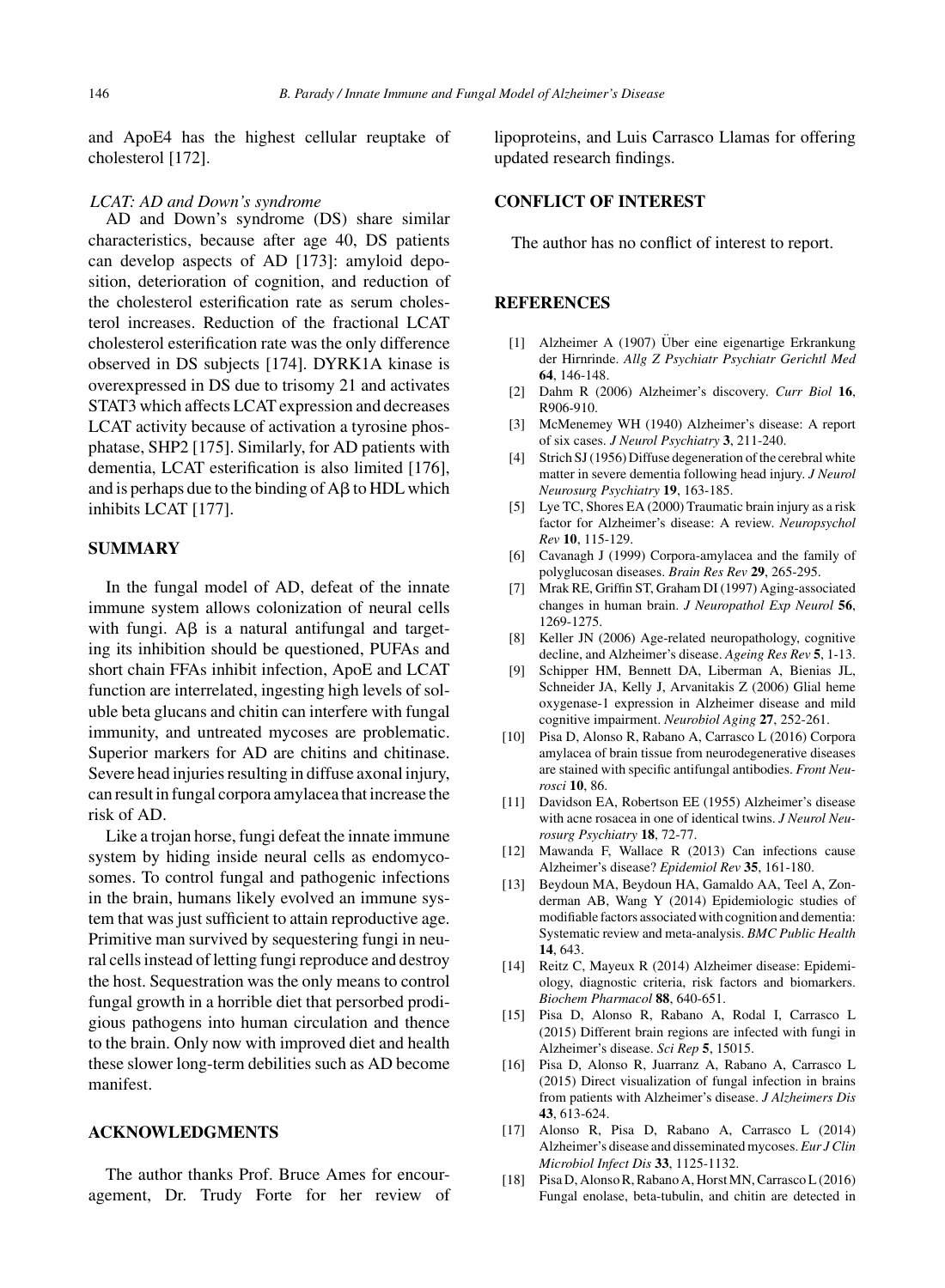brain tissue from Alzheimer's disease patients. *Front Microbiol* **7**, 1772.

- [19] Carrasco L, Alonso R, Pisa D, Rabano A (2017) Alzheimer's disease and fungal infection. In *Handbook of Infection and Alzheimer's Disease*, Miklossy J, ed. IOS Press, Amsterdam, pp. 281-294.
- [20] Alonso R, Pisa D, Aguado B, Carrasco L (2017) Identification of fungal species in brain tissue from Alzheimer's disease by next-generation sequencing. *J Alzheimers Dis* **58**, 55-67.
- [21] Pisa D, Alonso R, Fernandez-Fernandez AM, Rabano A, Carrasco L (2017) Polymicrobial infections in brain tissue from Alzheimer's disease patients. *Sci Rep* **7**, 5559.
- [22] Emery DC, Shoemark DK, Batstone TE, Waterfall CM, Coghill JA, Cerajewska TL, Davies M, West NX, Allen SJ (2017) 16S rRNA next generation sequencing analysis shows bacteria in Alzheimer's post-mortem brain. *Front Aging Neurosci* **9**, 195.
- [23] Riedel K, Hentzer M, Geisenberger O, Huber B, Steidle A, Wu H, Hoiby N, Givskov M, Molin S, Eberl L (2001) N-acylhomoserine-lactone-mediated communication between Pseudomonas aeruginosa and Burkholderia cepacia in mixed biofilms. *Microbiology* **147**, 3249-3262.
- [24] Campos M, Marchini L, Bernardes L, Paulino L, Nobrega F (2008) Biofilm microbial communities of denture stomatitis. *Oral Microbiol Immunol* **23**, 419-424.
- [25] Adam B, Baillie GS, Douglas LJ (2002) Mixed species biofilms of Candida albicans and Staphylococcus epidermidis. *J Med Microbiol* **51**, 344-349.
- [26] de Rossi BP, Garcia C, Alcaraz E, Franco M (2014) Stenotrophomonas maltophilia interferes via the DSFmediated quorum sensing system with Candida albicans filamentation and its planktonic and biofilm modes of growth. *Rev Argent Microbiol* **46**, 288-297.
- [27] Glenner GG, Wong CW (1984) Alzheimer's disease: Initial report of the purification and characterization of a novel cerebrovascular amyloid protein. *Biochem Biophys Res Commun* **120**, 885-890.
- [28] Selkoe DJ, Hardy J (2016) The amyloid hypothesis of Alzheimer's disease at 25 years. *EMBO Mol Med* **8**, 595- 608.
- [29] Atwood CS, Bowen RL (2015) A unified hypothesis of early-and late-onset Alzheimer's disease pathogenesis. *J Alzheimers Dis* **47**, 33-47.
- [30] Serrano-Pozo A, Frosch MP, Masliah E, Hyman BT (2011) Neuropathological alterations in Alzheimer disease. *Cold Spring Harb Perspect Med* **1**, a006189.
- [31] Castellani RJ, Lee H-g, Zhu X, Perry G, Smith MA (2008) Alzheimer disease pathology as a host response. *J Neuropathol Exp Neurol* **67**, 523-531.
- [32] Plummer S, Van den Heuvel C, Thornton E, Corrigan F, Cappai R (2016) The Neuroprotective properties of the amyloid precursor protein following traumatic brain injury. *Aging Dis* **7**, 163-179.
- [33] Gilchrist KB, Garcia MC, Sobonya R, Lipke PN, Klotz SA (2012) New features of invasive candidiasis in humans: Amyloid formation by fungi and deposition of serum amyloid P component by the host. *J Infect Dis* **206**, 1473-1478.
- [34] Eriksen N, Ericsson LH, Pearsall N, Lagunoff D, Benditt EP (1976) Mouse amyloid protein AA: Homology with nonimmunoglobulin protein of human and monkey amyloid substance. *Proc Natl Acad Sci U S A* **73**, 964-967.
- [35] Ramsook CB, Tan C, Garcia MC, Fung R, Soybelman G, Henry R, Litewka A, O'Meally S, Otoo HN, Khalaf RA, Dranginis AM, Gaur NK, Klotz SA, Rauceo JM, Jue

CK, Lipke PN (2010) Yeast cell adhesion molecules have functional amyloid-forming sequences. *Eukaryot Cell* **9**, 393-404.

- [36] Divry P (1927) Etude histochimique des plaques seniles. *J Belge Neurol Psychiat* **27**, 643-657.
- [37] Luse SA, Smith KR Jr (1964) The ultrastructure of senile plaques. *Am J Pathol* **44**, 553-563.
- [38] Kimura M, Asada T, Uno M, Machida N, Kasuya K, Taniguchi Y, Fujita T, Nishiyama E, Iwamoto N, Arai H (1999) Assessment of cerebrospinal fluid levels of serum amyloid P component in patients with Alzheimer's disease. *Neurosci Lett* **273**, 137-139.
- [39] Dong Y, Zhang G, Zhang B, Moir RD, Xia W, Marcantonio ER, Culley DJ, Crosby G, Tanzi RE, Xie Z (2009) The common inhalational anesthetic sevoflurane induces apoptosis and increases beta-amyloid protein levels. *Arch Neurol* **66**, 620-631.
- [40] Liu C, Liu Y, Shen Z, Miao L, Zhang K, Wang F, Li Y (2015) Sevoflurane preconditioning reduces intestinal ischemia-reperfusion injury: Role of protein kinase C and mitochondrial ATP-sensitive potassium channel. *PLoS One* **10**, e0141426.
- [41] Krause W, Matheis H, Wulf K (1969) Fungaemia and funguria after oral administration of Candida albicans. *Lancet* **1**, 598-599.
- [42] Sepulveda FJ, Parodi J, Peoples RW, Opazo C, Aguayo LG (2010) Synaptotoxicity of Alzheimer beta amyloid can be explained by its membrane perforating property. *PLoS One* **5**, e11820.
- [43] Kagan BL, Jang H, Capone R, Teran Arce F, Ramachandran S, Lal R, Nussinov R (2012) Antimicrobial properties of amyloid peptides. *Mol Pharm* **9**, 708-717.
- [44] Kumar DK, Choi SH, Washicosky KJ, Eimer WA, Tucker S, Ghofrani J, Lefkowitz A, McColl G, Goldstein LE, Tanzi RE, Moir RD (2016) Amyloid-beta peptide protects against microbial infection in mouse and worm models of Alzheimer's disease. *Sci Transl Med* **8**, 340ra372.
- [45] Teich AF, Arancio O (2012) Is the amyloid hypothesis of Alzheimer's disease therapeutically relevant? *Biochem J* **446**, 165-177.
- [46] Salloway S, Sperling R, Keren R, Porsteinsson AP, van Dyck CH, Tariot PN, Gilman S, Arnold D, Abushakra S, Hernandez C, Crans G, Liang E, Quinn G, Bairu M, Pastrak A, Cedarbaum JM (2011) A phase 2 randomized trial of ELND005, scyllo-inositol, in mild to moderate Alzheimer disease. *Neurology* **77**, 1253-1262.
- [47] Cleve EA, Smith FP (1957) Infections complicating cortisone therapy. *N Engl J Med* **256**, 104-108.
- [48] Sidransky H, Pearl MA (1961) Pulmonary fungus infections associated with steroid and antibiotic therapy. *Dis Chest* **39**, 630-642.
- [49] Lowe D (2010) Lilly's gamma secretase inhibitor for Alzheimer's: Worse than nothing. In Corante. In the Pipeline, [http://pipeline.corante.com/archives/2010/08/](http://pipeline.corante.com/archives/2010/08/18/lillys_gamma_secretase_inhibitor_for_alzheimers_worse_than_nothing.php) 18/lillys gamma secretase inhibitor for [alzheimers](http://pipeline.corante.com/archives/2010/08/18/lillys_gamma_secretase_inhibitor_for_alzheimers_worse_than_nothing.php) worse\_than\_[nothing.php](http://pipeline.corante.com/archives/2010/08/18/lillys_gamma_secretase_inhibitor_for_alzheimers_worse_than_nothing.php)
- [50] Mullane K, Williams M (2013) Alzheimer's therapeutics: Continued clinical failures question the validity of the amyloid hypothesis-but what lies beyond? *Biochem Pharmacol* **85**, 289-305.
- [51] Lee VM, Goedert M, Trojanowski JQ (2001) Neurodegenerative tauopathies. *Annu Rev Neurosci* **24**, 1121-1159.
- [52] Vega IE, Cui L, Propst JA, Hutton ML, Lee G, Yen SH (2005) Increase in tau tyrosine phosphorylation correlates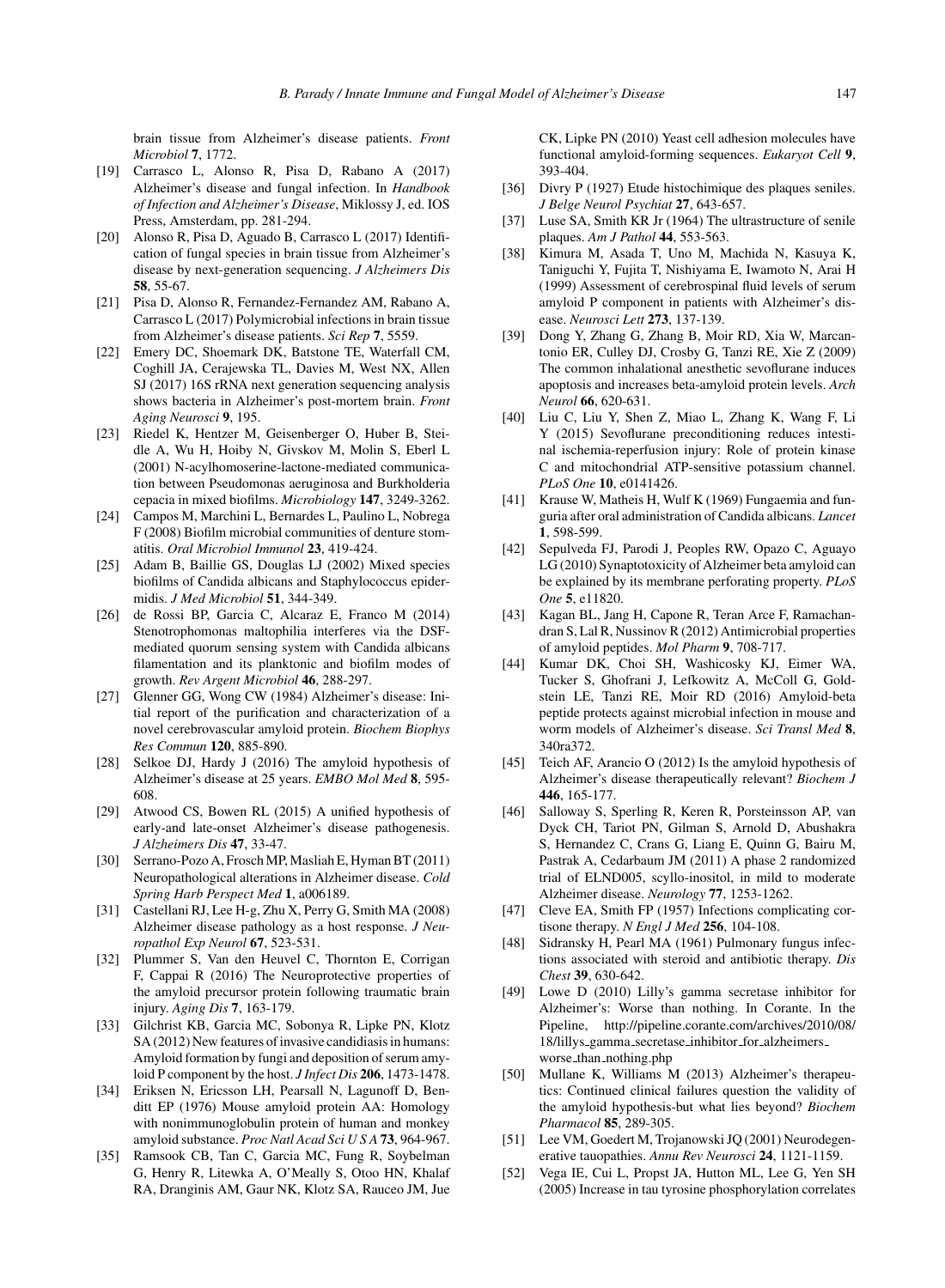with the formation of tau aggregates. *Brain Res Mol Brain Res* **138**, 135-144.

- [53] Morsch R, Simon W, Coleman PD (1999) Neurons may live for decades with neurofibrillary tangles. *J Neuropathol Exp Neurol* **58**, 188-197.
- [54] Alonso Adel C, Li B, Grundke-Iqbal I, Iqbal K (2006) Polymerization of hyperphosphorylated tau into filaments eliminates its inhibitory activity. *Proc Natl Acad SciUSA* **103**, 8864-8869.
- [55] Bartus RT, Dean RL 3rd, Beer B, Lippa AS (1982) The cholinergic hypothesis of geriatric memory dysfunction. *Science* **217**, 408-414.
- [56] Klig LS, Friedli L, Schmid E (1990) Phospholipid biosynthesis in Candida albicans: Regulation by the precursors inositol and choline. *J Bacteriol* **172**, 4407-4414.
- [57] Greenberg ML, Lopes JM (1996) Genetic regulation of phospholipid biosynthesis in Saccharomyces cerevisiae. *Microbiol Rev* **60**, 1-20.
- [58] Klein J, Gonzalez R, Koppen A, Loffelholz K (1993) Free choline and choline metabolites in rat brain and body fluids: Sensitive determination and implications for choline supply to the brain. *Neurochem Int* **22**, 293-300.
- [59] McCool L (2010) Discovery and naming of Candida albicans. [http://www.antimicrobe.org/h04c.files/history/](http://www.antimicrobe.org/h04c.files/history/DiscoveryNaming%20of%20Candida%20albicans.asp) [DiscoveryNaming%20of%20Candida%20albicans.asp](http://www.antimicrobe.org/h04c.files/history/DiscoveryNaming%20of%20Candida%20albicans.asp)
- [60] Plaut HC, Grutz O (1928) Die hyphenpilzeoder eumyceten. In *Handbuch der Pathogenen Mikroorganismen*; 3rd Edition, Kolle VW, Kraus R, Uhlenhuth P, eds. Gustav Fischer, Jena, pp. 133-320.
- [61] Jasch KC, Hermes B, Scheller U, Harth W (2008) Pyoderma gangrenosum-like primary cutaneous cryptococcosis. *Acta Derm Venereol* **88**, 76-77.
- [62] Ruggieri M, Polizzi A, Vitaliti MC, Magro G, Musumeci S (1999) Fatal biphasic brainstem and spinal leptomeningitis with Cryptococcus neoformans in a nonimmunocompromised child. *Acta Paediatr* **88**, 671-674.
- [63] Brown P, Demaerel P, McNaught A, Revesz T, Graham E, Kendall BE, Plant G (1994) Neuro-ophthalmological presentation of non-invasive Aspergillus sinus disease in the non-immunocompromised host. *J Neurol Neurosurg Psychiatry* **57**, 234-237.
- [64] Walsh TJ, Groll A, Hiemenz J, Fleming R, Roilides E, Anaissie E (2004) Infections due to emerging and uncommon medically important fungal pathogens. *Clin Microbiol Infect* **10** Suppl 1, 48-66.
- [65] Barelle CJ, Priest CL, Maccallum DM, Gow NA, Odds FC, Brown AJ (2006) Niche-specific regulation of central metabolic pathways in a fungal pathogen. *Cell Microbiol* **8**, 961-971.
- [66] Lorenz MC, Fink GR (2002) Life and death in a macrophage: Role of the glyoxylate cycle in virulence. *Eukaryot Cell* **1**, 657-662.
- [67] Lorenz MC, Fink GR (2001) The glyoxylate cycle is required for fungal virulence. *Nature* **412**, 83-86.
- [68] Sudbery PE (2011) Growth of Candida albicans hyphae. *Nat Rev Microbiol* **9**, 737-748.
- [69] Rodrigues AG, Mardh PA, Pina-Vaz C, Martinez-de-Oliveira J, Fonseca AF (1999) Germ tube formation changes surface hydrophobicity of Candida cells. *Infect Dis Obstet Gynecol* **7**, 222-226.
- [70] Silva TM, Glee PM, Hazen KC (1995) Influence of cell surface hydrophobicity on attachment of Candida albicans to extracellular matrix proteins. *J Med Vet Mycol* **33**, 117-122.
- [71] Heineman HS, Yunis EJ, Siemienski J, Braude AI (1961) Chlamydospores and dimorphism in Candida albicans endocarditis. Observations in a fatal superinfection during treatment of staphylococcus endocarditis. *Arch Intern Med* **108**, 570-577.
- [72] Alasio TM, Lento PA, Bottone EJ (2003) Giant blastoconidia of Candida albicans. A case report and review of the literature. *Arch Pathol Lab Med* **127**, 868-871.
- [73] Bottone EJ, Horga M, Abrams J (1999) "Giant" blastoconidia of Candida albicans: Morphologic presentation and concepts regarding their production. *Diagn Microbiol Infect Dis* **34**, 27-32.
- [74] Mayer FL, Wilson D, Hube B (2013) Candida albicans pathogenicity mechanisms. *Virulence* **4**, 119-128.
- [75] Hube B (1996) Candida albicans secreted aspartyl proteinases. *Curr Top Med Mycol* **7**, 55-69.
- [76] Butler G, Rasmussen MD, Lin MF, Santos MA, Sakthikumar S, Munro CA, Rheinbay E, Grabherr M, Forche A, Reedy JL, Agrafioti I, Arnaud MB, Bates S, Brown AJ, Brunke S, Costanzo MC, Fitzpatrick DA, de Groot PW, Harris D, Hoyer LL, Hube B, Klis FM, Kodira C, Lennard N, Logue ME, Martin R, Neiman AM, Nikolaou E, Quail MA, Quinn J, Santos MC, Schmitzberger FF, Sherlock G, Shah P, Silverstein KA, Skrzypek MS, Soll D, Staggs R, Stansfield I, Stumpf MP, Sudbery PE, Srikantha T, Zeng Q, Berman J, Berriman M, Heitman J, Gow NA, Lorenz MC, Birren BW, Kellis M, Cuomo CA (2009) Evolution of pathogenicity and sexual reproduction in eight Candida genomes. *Nature* **459**, 657-662.
- [77] Calderone RA, Fonzi WA (2001) Virulence factors of Candida albicans. *Trends Microbiol* **9**, 327-335.
- [78] Ahearn DG (1978) Medically important yeasts. *Annu Rev Microbiol* **32**, 59-68.
- [79] Hube B, Sanglard D, Odds FC, Hess D, Monod M, Schafer W, Brown AJ, Gow NA (1997) Disruption of each of the secreted aspartyl proteinase genes SAP1, SAP2, and SAP3 of Candida albicans attenuates virulence.*Infect Immun* **65**, 3529-3538.
- [80] Phan QT, Myers CL, Fu Y, Sheppard DC, Yeaman MR, Welch WH, Ibrahim AS, Edwards JE Jr, Filler SG (2007) Als3 is a Candida albicans invasin that binds to cadherins and induces endocytosis by host cells. *PLoS Biol* **5**, e64.
- [81] Dalle F, Wachtler B, L'Ollivier C, Holland G, Bannert N, Wilson D, Labruere C, Bonnin A, Hube B (2010) Cellular interactions of Candida albicans with human oral epithelial cells and enterocytes. *Cell Microbiol* **12**, 248-271.
- [82] Moyes DL, Runglall M, Murciano C, Shen C, Nayar D, Thavaraj S, Kohli A, Islam A, Mora-Montes H, Challacombe SJ, Naglik JR (2010) A biphasic innate immune MAPK response discriminates between the yeast and hyphal forms of Candida albicans in epithelial cells. *Cell Host Microbe* **8**, 225-235.
- [83] Hofs S, Mogavero S, Hube B (2016) Interaction of Candida albicans with host cells: Virulence factors, host defense, escape strategies, and the microbiota. *J Microbiol* **54**, 149- 169.
- [84] Moyes DL, Wilson D, Richardson JP, Mogavero S, Tang SX, Wernecke J, Hofs S, Gratacap RL, Robbins J, Runglall M, Murciano C, Blagojevic M, Thavaraj S, Forster TM, Hebecker B, Kasper L, Vizcay G, Iancu SI, Kichik N, Hader A, Kurzai O, Luo T, Kruger T, Kniemeyer O, Cota E, Bader O, Wheeler RT, Gutsmann T, Hube B, Naglik JR (2016) Candidalysin is a fungal peptide toxin critical for mucosal infection. *Nature* **532**, 64-68.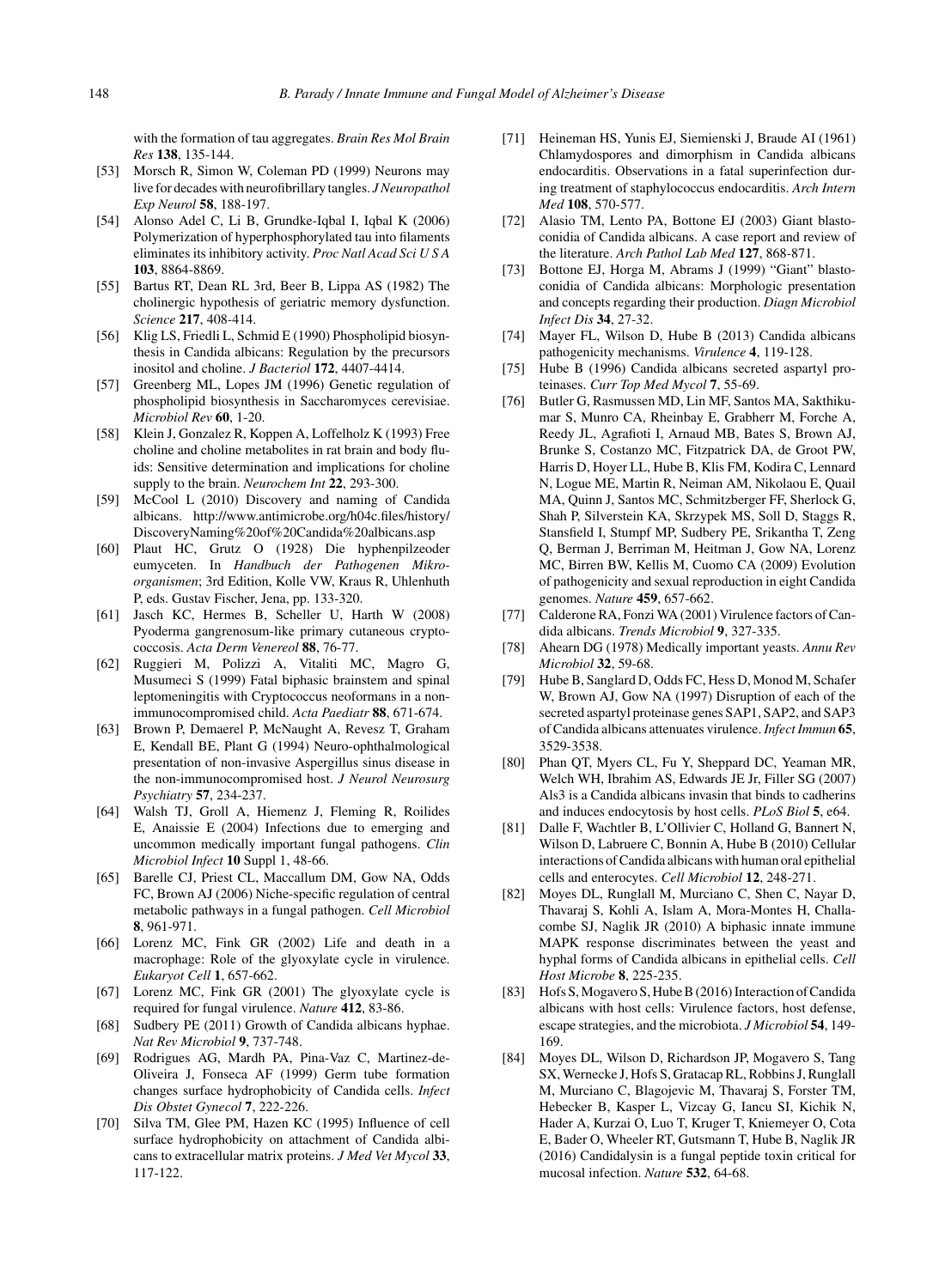- [85] Tucey TM, Verma-Gaur J, Nguyen J, Hewitt VL, Lo TL, Shingu-Vazquez M, Robertson AA, Hill JR, Pettolino FA, Beddoe T, Cooper MA, Naderer T, Traven A (2016) The endoplasmic reticulum-mitochondrion tether ERMES orchestrates fungal immune evasion, illuminating inflammasome responses to hyphal signals. *mSphere* **1**, e00074-16.
- [86] Tomalka J, Ganesan S, Azodi E, Patel K, Majmudar P, Hall BA, Fitzgerald KA, Hise AG (2011) A novel role for the NLRC4 inflammasome in mucosal defenses against the fungal pathogen Candida albicans. *PLoS Pathog* **7**, e1002379.
- [87] Wellington M, Koselny K, Sutterwala FS, Krysan DJ (2014) Candida albicans triggers NLRP3-mediated pyroptosis in macrophages. *Eukaryot Cell* **13**, 329-340.
- [88] Filler SG, Sheppard DC (2006) Fungal invasion of normally non-phagocytic host cells. *PLoS Pathog* **2**, e129.
- [89] Jong AY, Stins MF, Huang SH, Chen SH, Kim KS (2001) Traversal of Candida albicans across human blood-brain barrier in vitro. *Infect Immun* **69**, 4536-4544.
- [90] Vylkova S, Carman AJ, Danhof HA, Collette JR, Zhou H, Lorenz MC (2011) The fungal pathogen Candida albicans autoinduces hyphal morphogenesis by raising extracellular pH. *MBio* **2**, e00055-00011.
- [91] Kvamme E (1983) Ammonia metabolism in the CNS.*Prog Neurobiol* **20**, 109-132.
- [92] Seiler N (2002) Ammonia and Alzheimer's disease. *Neurochem Int* **41**, 189-207.
- [93] Hoyer S, Nitsch R, Oesterreich K (1990) Ammonia is endogenously generated in the brain in the presence of presumed and verified dementia of Alzheimer type. *Neurosci Lett* **117**, 358-362.
- [94] Ship JA, DeCarli C, Friedland RP, Baum BJ (1990) Diminished submandibular salivary flow in dementia of the Alzheimer type. *J Gerontol* **45**, M61-66.
- [95] Alosco ML, Duskin J, Besser LM, Martin B, Chaisson CE, Gunstad J, Kowall NW, McKee AC, Stern RA, Tripodis Y (2017) Modeling the relationships among late-life body mass index, cerebrovascular disease, and Alzheimer's disease neuropathology in an autopsy sample of 1,421 subjects from the National Alzheimer's Coordinating Center Data Set. *J Alzheimers Dis* **57**, 953-968.
- [96] Knight L, Fletcher J (1971) Growth of Candida albicans in saliva: Stimulation by glucose associated with antibiotics, corticosteroids, and diabetes mellitus. *J Infect Dis* **123**, 371-377.
- [97] Samaranayake LP, MacFarlane TW (1981) The adhesion of the yeast Candida albicans to epithelial cells of human origin in vitro. *Arch Oral Biol* **26**, 815-820.
- [98] Hube B, Stehr F, Bossenz M, Mazur A, Kretschmar M, Schafer W (2000) Secreted lipases of Candida albicans: Cloning, characterisation and expression analysis of a new gene family with at least ten members.*Arch Microbiol* **174**, 362-374.
- [99] Niewerth M, Korting HC (2001) Phospholipases of Candida albicans. *Mycoses* **44**, 361-367.
- [100] Paraje MG, Correa SG, Renna MS, Theumer M, Sotomayor CE (2008) Candida albicans-secreted lipase induces injury and steatosis in immune and parenchymal cells. *Can J Microbiol* **54**, 647-659.
- [101] Correa SG, Rodriguez-Galan MC, Salido-Renteria B, Cano R, Cejas H, Sotomayor CE (2004) High dissemination and hepatotoxicity in rats infected with Candida albicans after stress exposure: Potential sensitization to liver damage. *Int Immunol* **16**, 1761-1768.
- [102] Bader T, Bodendorfer B, Schroppel K, Morschhauser J (2003) Calcineurin is essential for virulence in Candida albicans. *Infect Immun* **71**, 5344-5354.
- [103] Cruz MC, Goldstein AL, Blankenship JR, Del Poeta M, Davis D, Cardenas ME, Perfect JR, McCusker JH, Heitman J (2002) Calcineurin is essential for survival during membrane stress in Candida albicans. *EMBO J* **21**, 546- 559.
- [104] Goto S, Hirano A, Matsumoto S (1990) Immunohistochemical study of the striatal efferents and nigral dopaminergic neurons in parkinsonism-dementia complex on Guam in comparison with those in Parkinson's and Alzheimer's diseases. *Ann Neurol* **27**, 520-527.
- [105] Furman JL, Norris CM (2014) Calcineurin and glial signaling: Neuroinflammation and beyond. *J Neuroinflammation* **11**, 158.
- [106] Kumar A, Singh N (2017) Calcineurin inhibitors improve memory loss and neuropathological changes in mouse model of dementia. *Pharmacol Biochem Behav* **153**, 147- 159.
- [107] Taglialatela G, Rastellini C, Cicalese L (2015) Reduced incidence of dementia in solid organ transplant patients treated with calcineurin inhibitors. *J Alzheimers Dis* **47**, 329-333.
- [108] Sugita T, Tajima M, Ito T, Saito M, Tsuboi R, Nishikawa A (2005) Antifungal activities of tacrolimus and azole agents against the eleven currently accepted Malassezia species. *J Clin Microbiol* **43**, 2824-2829.
- [109] MacCallum DM (2009) Massive induction of innate immune response to Candida albicans in the kidney in a murine intravenous challenge model. *FEMS Yeast Res* **9**, 1111-1122.
- [110] Belanger PH, Johnston DA, Fratti RA, Zhang M, Filler SG (2002) Endocytosis of Candida albicans by vascular endothelial cells is associated with tyrosine phosphorylation of specific host cell proteins. *Cell Microbiol* **4**, 805-812.
- [111] De Felice FG, Wu D, Lambert MP, Fernandez SJ, Velasco PT, Lacor PN, Bigio EH, Jerecic J, Acton PJ, Shughrue PJ, Chen-Dodson E, Kinney GG, Klein WL (2008) Alzheimer's disease-type neuronal tau hyperphosphorylation induced by A beta oligomers. *Neurobiol Aging* **29**, 1334-1347.
- [112] Watabe-Rudolph M, Song Z, Lausser L, Schnack C, Begus-Nahrmann Y, Scheithauer MO, Rettinger G, Otto M, Tumani H, Thal DR, Attems J, Jellinger KA, Kestler HA, von Arnim CA, Rudolph KL (2012) Chitinase enzyme activity in CSF is a powerful biomarker of Alzheimer disease. *Neurology* **78**, 569-577.
- [113] Castellani RJ, Siedlak SL, Fortino AE, Perry G, Ghetti B, Smith MA (2005) Chitin-like polysaccharides in Alzheimer's disease brains. *Curr Alzheimer Res* **2**, 419-423.
- [114] Di Rosa M, Dell'Ombra N, Zambito AM, Malaguarnera M, Nicoletti F, Malaguarnera L (2006) Chitotriosidase and inflammatory mediator levels in Alzheimer's disease and cerebrovascular dementia. *Eur J Neurosci* **23**, 2648-2656.
- [115] Soscia SJ, Kirby JE, Washicosky KJ, Tucker SM, Ingelsson M, Hyman B, Burton MA, Goldstein LE, Duong S, Tanzi RE, Moir RD (2010) The Alzheimer's disease-associated amyloid beta-protein is an antimicrobial peptide. *PLoS One* **5**, e9505.
- [116] Rosen C, Andersson CH, Andreasson U, Molinuevo JL, Bjerke M, Rami L, Llado A, Blennow K, Zetterberg H (2014) Increased levels of chitotriosidase and YKL-40 in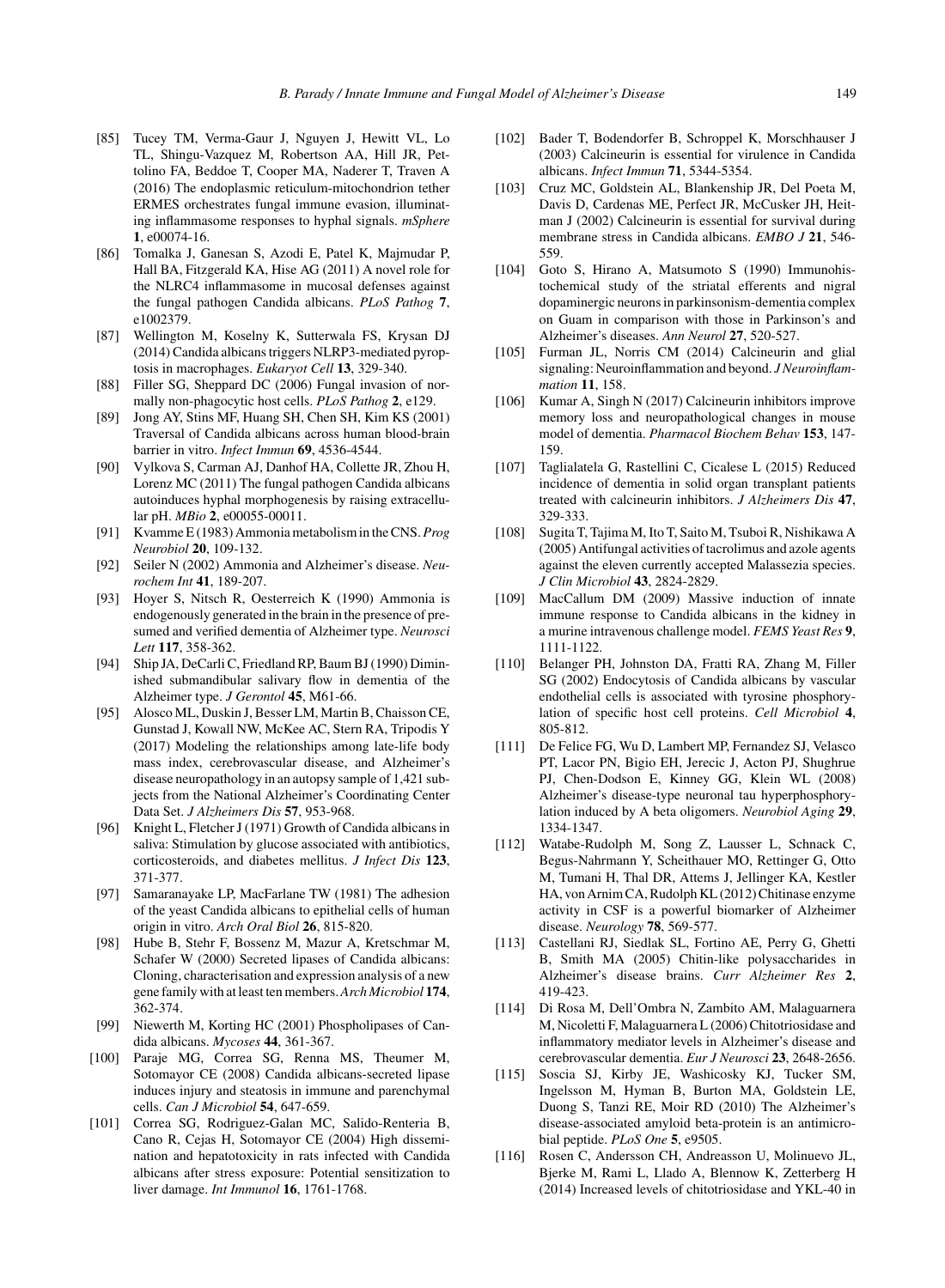cerebrospinal fluid from patients with Alzheimer's disease. *Dement Geriatr Cogn Dis Extra* **4**, 297-304.

- [117] Siaens R, Eijsink VG, Dierckx R, Slegers G (2004) (123)I-Labeled chitinase as specific radioligand for in vivo detection of fungal infections in mice. *J Nucl Med* **45**, 1209-1216.
- [118] Labadaridis I, Dimitriou E, Theodorakis M, Kafalidis G, Velegraki A, Michelakakis H (2005) Chitotriosidase in neonates with fungal and bacterial infections. *Arch Dis Child Fetal Neonatal Ed* **90**, F531-532.
- [119] Ostrosky-Zeichner L, Alexander BD, Kett DH, Vazquez J, Pappas PG, Saeki F, Ketchum PA, Wingard J, Schiff R, Tamura H, Finkelman MA, Rex JH (2005) Multicenter clinical evaluation of the  $(1-3)$  beta-D-glucan assay as an aid to diagnosis of fungal infections in humans. *Clin Infect Dis* **41**, 654-659.
- [120] Karageorgopoulos DE, Vouloumanou EK, Ntziora F, Michalopoulos A, Rafailidis PI, Falagas ME (2011) Beta-D-glucan assay for the diagnosis of invasive fungal infections: A meta-analysis. *Clin Infect Dis* **52**, 750-770.
- [121] Mikulska M, Furfaro E, Del Bono V, Raiola AM, Di Grazia C, Bacigalupo A, Viscoli C (2013) (1-3)-beta-D-glucan in cerebrospinal fluid is useful for the diagnosis of central nervous system fungal infections.*Clin Infect Dis* **56**, 1511- 1512.
- [122] Malani AN, Singal B, Wheat LJ, Al Sous O, Summons TA, Durkin MM, Pettit AC (2015) (1,3)-beta-d-glucan in cerebrospinal fluid for diagnosis of fungal meningitis associated with contaminated methylprednisolone injections. *J Clin Microbiol* **53**, 799-803.
- [123] Netea MG, van Tits LJ, Curfs JH, Amiot F, Meis JF, van der Meer JW, Kullberg BJ (1999) Increased susceptibility of TNF-alpha lymphotoxin-alpha double knockout mice to systemic candidiasis through impaired recruitment of neutrophils and phagocytosis of Candida albicans. *J Immunol* **163**, 1498-1505.
- [124] Pfaller MA, Diekema DJ, Gibbs DL, Newell VA, Meis JF, Gould IM, Fu W, Colombo AL, Rodriguez-Noriega E (2007) Results from the ARTEMIS DISK Global Antifungal Surveillance study, 1997 to 2005: An 8.5-year analysis of susceptibilities of Candida species and other yeast species to fluconazole and voriconazole determined by CLSI standardized disk diffusion testing. *J Clin Microbiol* **45**, 1735-1745.
- [125] Cheng SC, Joosten LA, Kullberg BJ, Netea MG (2012) Interplay between Candida albicans and the mammalian innate host defense. *Infect Immun* **80**, 1304-1313.
- [126] Miramon P, Dunker C, Windecker H, Bohovych IM, Brown AJ, Kurzai O, Hube B (2012) Cellular responses of Candida albicans to phagocytosis and the extracellular activities of neutrophils are critical to counteract carbohydrate starvation, oxidative and nitrosative stress. *PLoS One* **7**, e52850.
- [127] Do TQ, Moshkani S, Castillo P, Anunta S, Pogosyan A, Cheung A, Marbois B, Faull KF, Ernst W, Chiang SM, Fujii G, Clarke CF, Foster K, Porter E (2008) Lipids including cholesteryl linoleate and cholesteryl arachidonate contribute to the inherent antibacterial activity of human nasal fluid. *J Immunol* **181**, 4177-4187.
- [128] Zavrel M, Hoot SJ, White TC (2013) Comparison of sterol import under aerobic and anaerobic conditions in three fungal species, Candida albicans, Candida glabrata, and Saccharomyces cerevisiae. *Eukaryot Cell* **12**, 725-738.
- [129] Mosadeghzad Z, Zuriati Z, Asmat A, Gires U, Wickneswari R, Pittayakhajonwut P, Farahani GHN (2013) Chemical components and bioactivity of the marinederived fungus Paecilomyces sp. Collected from Tinggi Island, Malaysia. *Chem Nat Compd* **48**, 621-625.
- [130] Zago CE, Silva S, Sanita PV, Barbugli PA, Dias CM, Lordello VB, Vergani CE (2015) Dynamics of biofilm formation and the interaction between Candida albicans and methicillin-susceptible (MSSA) and -resistant Staphylococcus aureus (MRSA). *PLoS One* **10**, e0123206.
- [131] Muresan A (1960) A case of cerebral mucormycosis diagnosed in life. with eventual recovery. *J Clin Pathol* **13**, 34-36.
- [132] Hosseini SM, Borghei P (2005) Rhinocerebral mucormycosis: Pathways of spread. *Eur Arch Otorhinolaryngol* **262**, 932-938.
- [133] Kathuria MK, Gupta RK (2001) *Fungal infections*, Springer Science & Business Media.
- [134] Parker JC Jr, McCloskey JJ, Lee RS (1978) The emergence of candidosis. The dominant postmortem cerebral mycosis. *Am J Clin Pathol* **70**, 31-36.
- [135] Lathe R, Sapronova A, Kotelevtsev Y (2014) Atherosclerosis and Alzheimer–diseases with a common cause? Inflammation, oxysterols, vasculature. *BMC Geriatr* **14**, 36.
- [136] Weksler ME, Gouras G, Relkin NR, Szabo P (2005) The immune system, amyloid-beta peptide, and Alzheimer's disease. *Immunol Rev* **205**, 244-256.
- [137] Green RC, Schneider LS, Amato DA, Beelen AP, Wilcock G, Swabb EA, Zavitz KH (2009) Effect of tarenflurbil on cognitive decline and activities of daily living in patients with mild Alzheimer disease: A randomized controlled trial. *JAMA* **302**, 2557-2564.
- [138] Stilling RM, Cryan JF (2016) Host response: A trigger for neurodegeneration? *Nat Microbiol* **1**, 16129.
- [139] Williams TL, Serpell LC (2011) Membrane and surface interactions of Alzheimer's Abeta peptide–insights into the mechanism of cytotoxicity. *FEBS J* **278**, 3905-3917.
- [140] Murata H (1979) Experimental candida-induced arteritis in mice. Relation to arteritis in the mucocutaneous lymph node syndrome. *Microbiol Immunol* **23**, 825-831.
- [141] Anders KH, Wang ZZ, Kornfeld M, Gray F, Soontornniyomkij V, Reed LA, Hart MN, Menchine M, Secor DL, Vinters HV (1997) Giant cell arteritis in association with cerebral amyloid angiopathy: Immunohistochemical and molecular studies. *Hum Pathol* **28**, 1237-1246.
- [142] Ohno N (2003) Chemistry and biology of angiitis inducer, Candida albicans water-soluble mannoproteinbeta-glucan complex (CAWS). *Microbiol Immunol* **47**, 479-490.
- [143] Skerl KG, Calderone RA, Sreevalsan T (1981) Platelet interactions with Candida albicans. *Infect Immun* **34**, 938-943.
- [144] Moran CA (2004) Functional components of the cell wall of Saccharomyces cerevisiae: Applications for yeast glucan and mannan. In *Nutritional biotechnology in the feed and food industries. Proceedings of Alltech's 20th Annual Symposium: Re-imagining the feed industry* Alltech UK., Lexington, Kentucky, pp. 283-296.
- [145] Lorenz MC, Bender JA, Fink GR (2004) Transcriptional response of Candida albicans upon internalization by macrophages. *Eukaryot Cell* **3**, 1076-1087.
- [146] Jimenez-Lopez C, Lorenz MC (2013) Fungal immune evasion in a model host-pathogen interaction: Candida albicans versus macrophages. *PLoS Pathog* **9**, e1003741.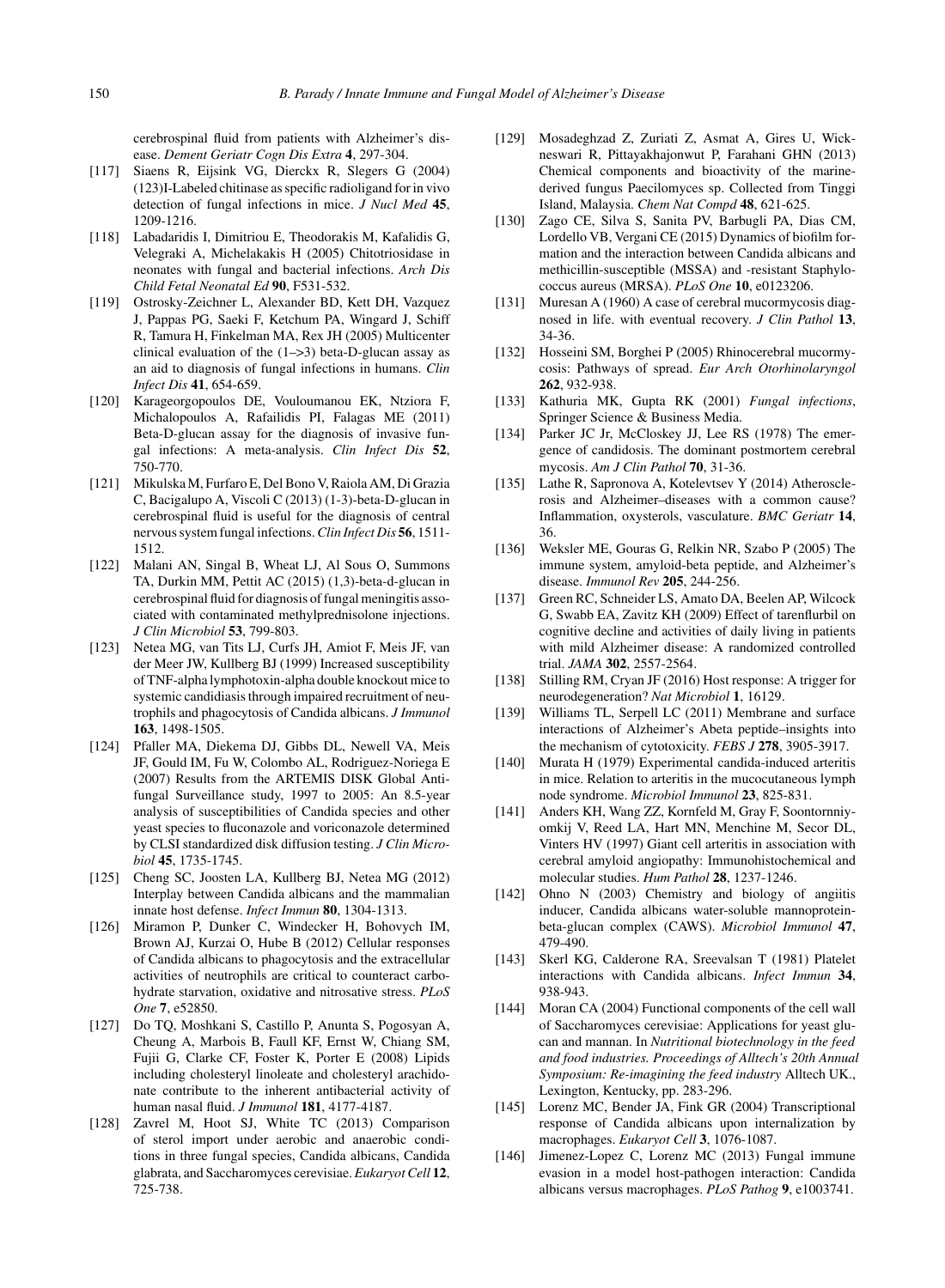- [147] Schroter C, Hipler UC, Wilmer A, Kunkel W, Wollina U (2000) Generation of reactive oxygen species by Candida albicans in relation to morphogenesis. *Arch Dermatol Res* **292**, 260-264.
- [148] Dieplinger H, Zechner R, Kostner GM (1985) The in vitro formation of HDL2 during the action of LCAT: The role of triglyceride-rich lipoproteins. *J Lipid Res* **26**, 273-282.
- [149] Cockerill GW, Rye KA, Gamble JR, Vadas MA, Barter PJ (1995) High-density lipoproteins inhibit cytokine-induced expression of endothelial cell adhesion molecules. *Arterioscler Thromb Vasc Biol* **15**, 1987-1994.
- [150] Vonk AG, De Bont N, Netea MG, Demacker PN, van der Meer JW, Stalenhoef AF, Kullberg BJ (2004) Apolipoprotein-E-deficient mice exhibit an increased susceptibility to disseminated candidiasis. *Med Mycol* **42**, 341-348.
- [151] Petropoulou PI, Berbee JF, Theodoropoulos V, Hatziri A, Stamou P, Karavia EA, Spyridonidis A, Karagiannides I, Kypreos KE (2015) Lack of LCAT reduces the LPSneutralizing capacity of HDL and enhances LPS-induced inflammation in mice. *Biochim Biophys Acta* **1852**, 2106- 2115.
- [152] Stokke KT, Bjerve KS, Blomhoff JP, Oystese B, Flatmark A, Norum KR, Gjone E (1974) Familial lecithin:Cholesterol acyltransferase deficiency. Studies on lipid composition and morphology of tissues. *Scand J Clin Lab Invest Suppl* **137**, 93-100.
- [153] Adam O, Beringer C, Kless T, Lemmen C, Adam A, Wiseman M, Adam P, Klimmek R, Forth W (2003) Antiinflammatory effects of a low arachidonic acid diet and fish oil in patients with rheumatoid arthritis. *Rheumatol Int* **23**, 27-36.
- [154] Gorjao R, Azevedo-Martins AK, Rodrigues HG, Abdulkader F, Arcisio-Miranda M, Procopio J, Curi R (2009) Comparative effects of DHA and EPA on cell function. *Pharmacol Ther* **122**, 56-64.
- [155] Hardwick SJ, Carpenter KL, Law NS, Van Der Veen C, Marchant CE, Hird R, Mitchinson MJ (1997) Toxicity of polyunsaturated fatty acid esters for human monocytemacrophages: The anomalous behaviour of cholesteryl linolenate. *Free Radic Res* **26**, 351-362.
- [156] Khera AV, Cuchel M, de la Llera-Moya M, Rodrigues A, Burke MF, Jafri K, French BC, Phillips JA, Mucksavage ML, Wilensky RL, Mohler ER, Rothblat GH, Rader DJ (2011) Cholesterol efflux capacity, high-density lipoprotein function, and atherosclerosis. *N Engl J Med* **364**, 127-135.
- [157] Yvan-Charvet L, Wang N, Tall AR (2010) Role of HDL, ABCA1, and ABCG1 transporters in cholesterol efflux and immune responses. *Arterioscler Thromb Vasc Biol* **30**, 139-143.
- [158] Huang CB, Ebersole JL (2010) A novel bioactivity of omega-3 polyunsaturated fatty acids and their ester derivatives. *Mol Oral Microbiol* **25**, 75-80.
- [159] Huang CB, George B, Ebersole JL (2010) Antimicrobial activity of n-6, n-7 and n-9 fatty acids and their esters for oral microorganisms. *Arch Oral Biol* **55**, 555-560.
- [160] Martinez JG, Waldon M, Huang Q, Alvarez S, Oren A, Sandoval N, Du M, Zhou F, Zenz A, Lohner K, Desharnais R, Porter E (2009) Membrane-targeted synergistic activity of docosahexaenoic acid and lysozyme against Pseudomonas aeruginosa. *Biochem J* **419**, 193-200.
- [161] Kabara JJ, Swieczkowski DM, Conley AJ, Truant JP (1972) Fatty acids and derivatives as antimicrobial agents. *Antimicrob Agents Chemother* **2**, 23-28.
- [162] Bergsson G, Arnfinnsson J, Steingrimsson O, Thormar H (2001) In vitro killing of Candida albicans by fatty acids and monoglycerides. *Antimicrob Agents Chemother* **45**, 3209-3212.
- [163] Roberts RO, Christianson TJ, Kremers WK, Mielke MM, Machulda MM, Vassilaki M, Alhurani RE, Geda YE, Knopman DS, Petersen RC (2016) Association between olfactory dysfunction and amnestic mild cognitive impairment and Alzheimer Disease dementia. *JAMA Neurol* **73**, 93-101.
- [164] Balestrieri B, Maekawa A, Xing W, Gelb MH, Katz HR, Arm JP (2009) Group V secretory phospholipase A2 modulates phagosome maturation and regulates the innate immune response against Candida albicans. *J Immunol* **182**, 4891-4898.
- [165] Svennerholm L (1964) The distribution of lipids in the human nervous system. I. Analytical procedure. Lipids of foetal and newborn brain. *J Neurochem* **11**, 839-853.
- [166] Crawford MA, Sinclair AJ (1971) Nutritional influences in the evolution of mammalian brain. In: Lipids, malnutrition & the developing brain. *Ciba Found Symp*, 267-292.
- [167] Soderberg M, Edlund C, Kristensson K, Dallner G (1991) Fatty acid composition of brain phospholipids in aging and in Alzheimer's disease. *Lipids* **26**, 421-425.
- [168] Noverr MC, Phare SM, Toews GB, Coffey MJ, Huffnagle GB (2001) Pathogenic yeasts Cryptococcus neoformans and Candida albicans produce immunomodulatory prostaglandins. *Infect Immun* **69**, 2957-2963.
- [169] Furbee JW Jr, Sawyer JK, Parks JS (2002) Lecithin:Cholesterol acyltransferase deficiency increases atherosclerosis in the low density lipoprotein receptor and apolipoprotein E knockout mice. *J Biol Chem* **277**, 3511-3519.
- [170] Rohatgi A, Khera A, Berry JD, Givens EG, Ayers CR, Wedin KE, Neeland IJ, Yuhanna IS, Rader DR, de Lemos JA, Shaul PW (2014) HDL cholesterol efflux capacity and incident cardiovascular events. *N Engl J Med* **371**, 2383- 2393.
- [171] Cullen P, Cignarella A, Brennhausen B, Mohr S, Assmann G, von Eckardstein A (1998) Phenotype-dependent differences in apolipoprotein E metabolism and in cholesterol homeostasis in human monocyte-derived macrophages. *J Clin Invest* **101**, 1670-1677.
- [172] Davignon J, Gregg RE, Sing CF (1988) Apolipoprotein E polymorphism and atherosclerosis. *Arteriosclerosis* **8**, 1-21.
- [173] Knebl J, DeFazio P, Clearfield MB, Little L, McConathy WJ, McPherson R, Lacko AG (1994) Plasma lipids and cholesterol esterification in Alzheimer's disease. *Mech Ageing Dev* **73**, 69-77.
- [174] Lacko AG, Hayes JD, McConathy WJ, Lacko I, Redheendran R (1983) Lecithin: Cholesterol acyltransferase in Down's syndrome. *Clin Chim Acta* **132**, 133-141.
- [175] Tlili A, Noll C, Middendorp S, Duchon A, Jouan M, Benabou E, Herault Y, Paul JL, Delabar JM, Janel N (2013) DYRK1A overexpression decreases plasma lecithin:Cholesterol acyltransferase activity and apolipoprotein A-I levels. *Mol Genet Metab* **110**, 371-377.
- [176] Demeester N, Castro G, Desrumaux C, De Geitere C, Fruchart JC, Santens P, Mulleners E, Engelborghs S, De Deyn PP, Vandekerckhove J, Rosseneu M, Labeur C (2000) Characterization and functional studies of lipoproteins, lipid transfer proteins, and lecithin:Cholesterol acyltransferase in CSF of normal individuals and